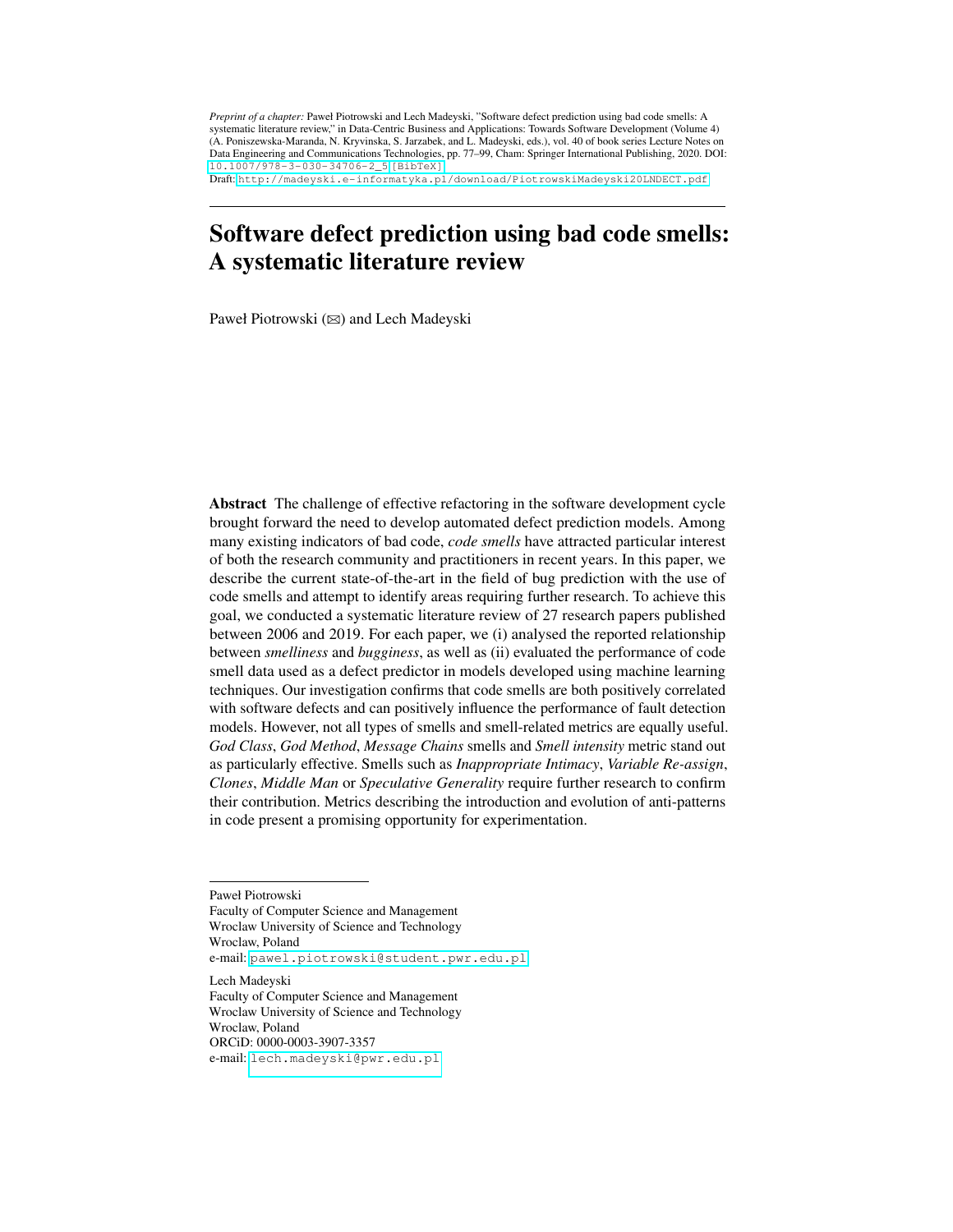# 1 Introduction

Maintenance constitutes a substantial part of every software development cycle. To ensure the effectiveness of that process, a need arises to guide the maintenance and refactoring effort in a way that ensures most fault-prone components are given a priority. Among many possible types of indicators of such "hazardous" code, code smells have attracted a lot of interest from the scientific community, as well as practitioners, in the recent years.

The notion of code smells has first been introduced by Fowler et al. [\[5\]](#page-22-0). They defined a set of 22 common exemplifications of bad coding practices, that can potentially signal a need for refactoring. Since then, numerous papers have been published on code smells definitions, code smell detection techniques and code smell correlation with software bugs. Some studies on software defect prediction models built with the use of machine learning techniques also attempted to evaluate the effectiveness of code smell information as a bug predictor.

A few systematic literature reviews exist regarding the topic of code smells. Freitas [\[6\]](#page-22-1) performed a comprehensive review of the "code smell effect" to assess the usefulness of code smells as a concept. Azeem [\[3\]](#page-21-0) reviewed machine learning techniques of code smell detection. However, an initial review of related work indicated that no exhaustive review concerning the code smells relationship with software defects and their usefulness as bug predictors have been conducted. In this paper, we attempt to perform such an investigation.

The main goals of this review are:

- to assess the state of the art in the field of fault prediction models that include code smell information,
- to evaluate the contribution of individual smell-related factors,
- to identify promising fields for further research in this area.

The rest of this paper is structured as follows. In Section [2](#page-2-0) we describe related studies we were familiar with prior to conducting this review. Section [3](#page-3-0) presents the research methodology, including research questions, search strategy and our approach to the process of study selection, quality assessment and data extraction. Section [4](#page-8-0) presents the results of our review. In Section [5](#page-16-0) we discuss and interpret these results, while in Section [6](#page-18-0) we describe potential threats to the validity of our work. Section [7](#page-19-0) concludes the review and presents potential areas for further research and experimentation.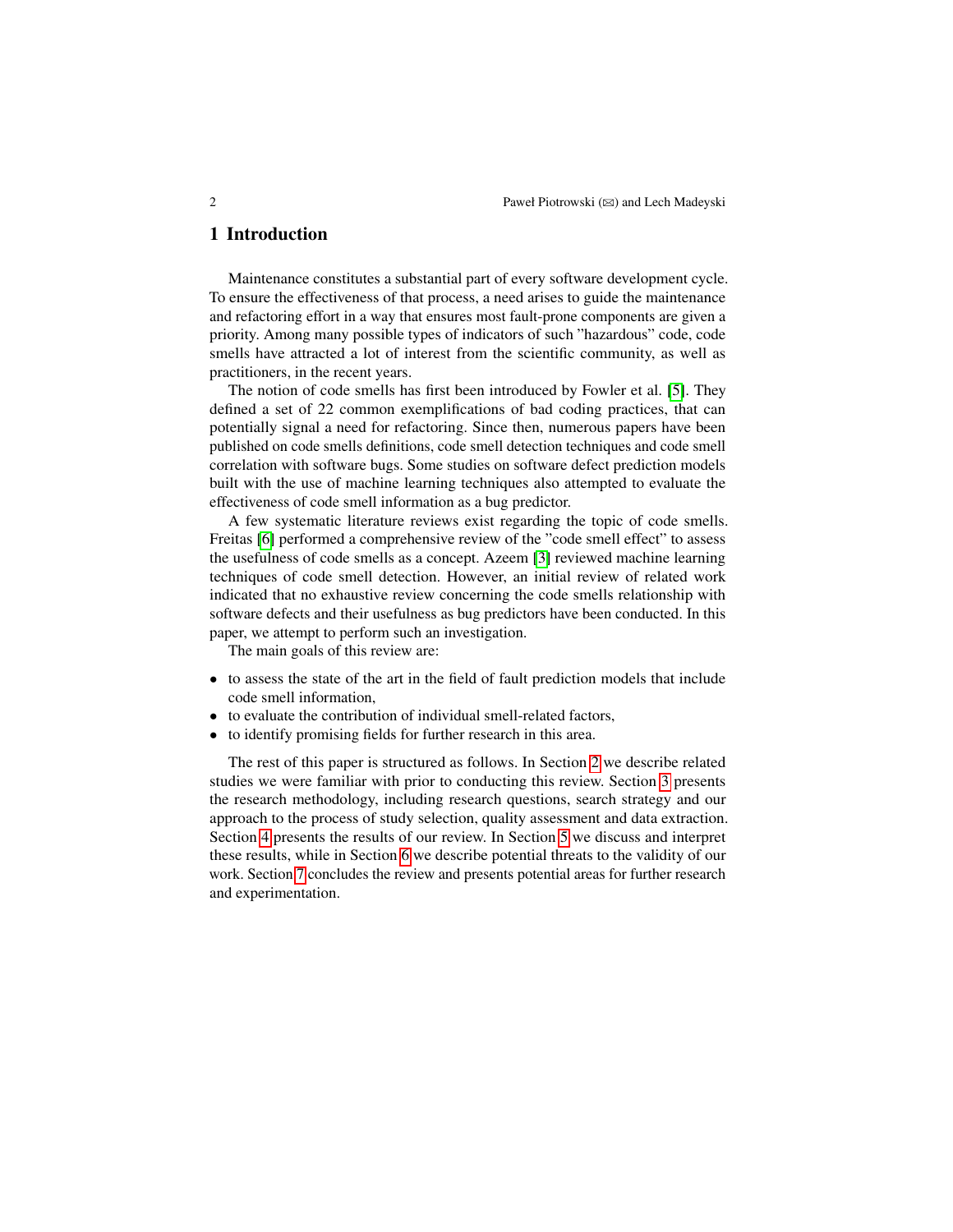## <span id="page-2-0"></span>2 Related work

Before conducting the systematic literature review we were aware of some papers on code smell prediction and existing open access datasets of code smells. Aside from empirical studies, we also came across a few secondary studies and meta-analyses connected with the topic of code smells.

## 2.1 Primary studies

Fontana et al. [\[2\]](#page-21-1) performed an empirical comparison of 16 different machinelearning algorithms on four code smells (Feature Envy, Long Method, Data Class, Large Class) and 74 software systems, with 1986 manually validated code smell samples. They found that the highest performances were obtained by J48 and Random Forest, while detection of code smells can provide high accuracy (over 96%).

Palomba et al. [\[14\]](#page-22-2) contributed the data set containing 243 instances of five smell types from 20 open source projects manually verified by two MSc students. They also presented LANDFILL, a web-based platform aimed at promoting the collection and sharing of code smell data sets.

Palomba et al. [\[13\]](#page-22-3) used the data set presented in [\[14\]](#page-22-2) and proposed Historical Information for Smell deTection (HIST) approach exploiting change history information to detect instances of five different code smells (Divergent Change, Shotgun Surgery, Parallel Inheritance, Blob, and Feature Envy). The results indicate that the precision of HIST is between 72 and 86 percent, while its recall is between 58 and 100 percent.

#### 2.2 Secondary studies

Although a number of systematic literature reviews related with the topic of code smells exist, we found only two secondary studies reporting on their influence on bug prediction models, of which only [\[4\]](#page-22-4) is a systematic literature review.

Cairo et al. [\[4\]](#page-22-4) analysed 16 empirical studies to examine to what extent code smell detection influences the accuracy of bug prediction models. Their study focused primarily on the types of code smells used in the experiments, as well as the tools, techniques and resources used by researchers to find evidence of the influence of code smells on the process of fault prediction.

Gradišnik and Heričko [\[7\]](#page-22-5) performed a review of 6 research papers published in the period from 2006 to 2014 to determine whether any subgroups of code smells influence the quality of software in a particularly harmful way. They studied the correlation between 22 distinct types of code smells and the fault-proneness of classes. Their analysis indicated weak and sometimes contradictory correlations between individual smells and the bugginess of classes. Also, they found that researchers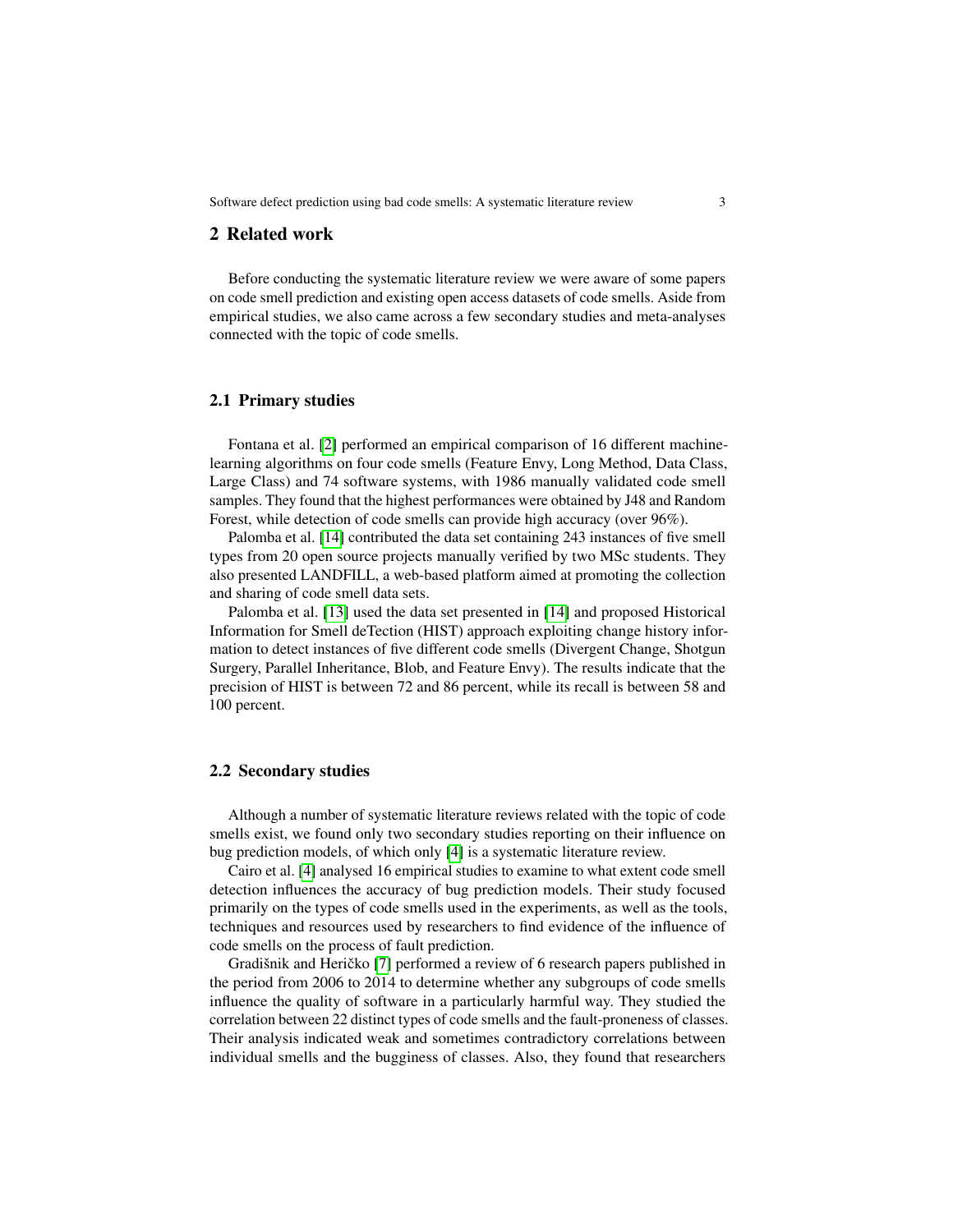often focus on subgroups of smells rather than analyse their full range, their choices usually being arbitrary.

An extensive systematic review regarding "the code smell effect" has been performed by Freitas et al. [\[6\]](#page-22-1). In a survey of 64 primary studies, the researchers synthesised how the concept of code smells influences the software development process. In their results, they indicated some inconsistencies between the findings of different studies. While analysing the role of people in smell detection, they found that evaluation of smells by humans has many flaws. They also created a thematic map concerning code smell themes such as "correlation with issues of development", "human aspects", "programming" and "detection".

The only available systematic review on the subject written by Cairo et al. [\[4\]](#page-22-4) was the starting point in our research. We found that an extension of the analysis is required, as the set of studies covered in the review did not include some relevant papers we found manually prior to this review (such as [\[15\]](#page-22-6) by Palomba et al. and their studies concerning code smell intensity). The review also did not provide a synthesis enabling us to survey the already investigated smells and extract the underresearched bug prediction factors. For that reason, we decided an extended systematic literature review on the topic of the influence of code smells on bug prediction is required.

# <span id="page-3-0"></span>3 Research methodology

In this section we present the methodology of our systematic literature review. As suggested by Kitchenham et al. [\[10\]](#page-22-7), this includes research questions driving the review process, description of the search strategy, selection process, as well as the approach to quality assessment and data extraction. It is important to note that throughout this paper we use the words *faults*, *defects* and *bugs* interchangeably.

#### 3.1 Research questions

Our systematic literature review aims to answer the following research questions.

RQ1 - How does code smell detection influence the accuracy of defect-prediction? RQ2 - Which metrics and code smells are most useful when predicting defects?

#### 3.2 Search strategy

Our initial set of primary studies consisted of four research papers ([\[11\]](#page-22-8), [\[12\]](#page-22-9), [\[15\]](#page-22-6), [\[17\]](#page-22-10)). These papers have been found in a manual search for literature on code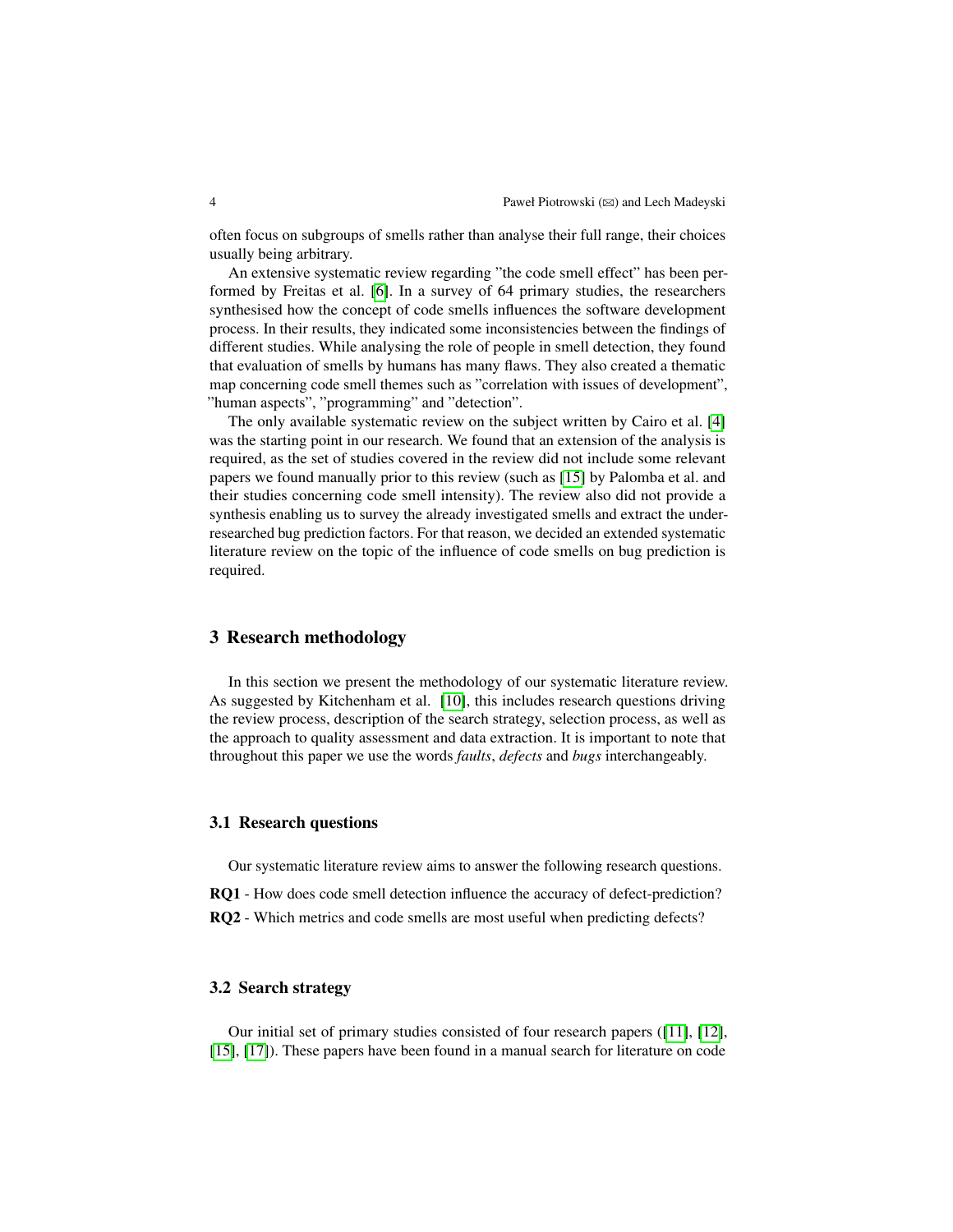smells. Next, the set of primary papers from two literature reviews ([\[4\]](#page-22-4), [\[7\]](#page-22-5)) was considered. These two reviews included 19 distinct papers (16 in [\[4\]](#page-22-4) and 6 in [\[7\]](#page-22-5) with 3 titles overlapping), but none of the four papers from our manual search. Knowing that the four papers are relevant to our research, we decided an extended primary studies search and a broader literature review must be conducted to appropriately describe the current state-of-the-art.

To extend the literature search, we decided on two additional search methods. First, we performed an automated search in the IEEE Xplore Digital Library<sup>[1](#page-0-0)</sup>. After selecting the relevant results, we also performed forward and backward snowballing on these articles.

A search query using boolean operators was obtained for the automated search procedure. Its major expressions have been derived directly from our research questions. It consisted of a concatenation of four major terms using the operator AND, with possible different spellings and synonyms of each term concatenated with the use of the operator OR.

| Source                             |      |    | Papers Found Relevant Finally selected |
|------------------------------------|------|----|----------------------------------------|
| Manual search <sup>2</sup>         | 30   | 16 | 16                                     |
| <b>IEEE Xplore Digital Library</b> |      | 10 |                                        |
| Snowballing                        |      | 3  |                                        |
| Total                              | <( ) | 29 |                                        |

<span id="page-4-0"></span>Table 1 Search results and data sources

#### The search string has been defined as follows:

(*software* OR "*software project*" OR "*software projects*")

#### AND

("*code smell*" OR "*bad smell*" OR "*code smells*" OR "*bad smells*" OR *antipattern* OR *antipatterns* OR *anti-pattern* OR *anti-patterns* OR "*bad design*" OR "*design flaw*")

# AND

(*bug* OR *bugs* OR *fault* OR *issue* OR *failure* OR *error* OR *flaw* OR *defect* OR *defects*) AND

(*predicting* OR *prediction* OR "*prediction model*" OR *identification*)

The results of the search are presented in Table [1.](#page-4-0) The detailed depiction of the search and selection process is presented on Figure [1.](#page-5-0)

<sup>1</sup> https://ieeexplore.ieee.org/Xplore/home.jsp

<sup>&</sup>lt;sup>2</sup> includes papers covered by [\[4\]](#page-22-4) and [\[7\]](#page-22-5)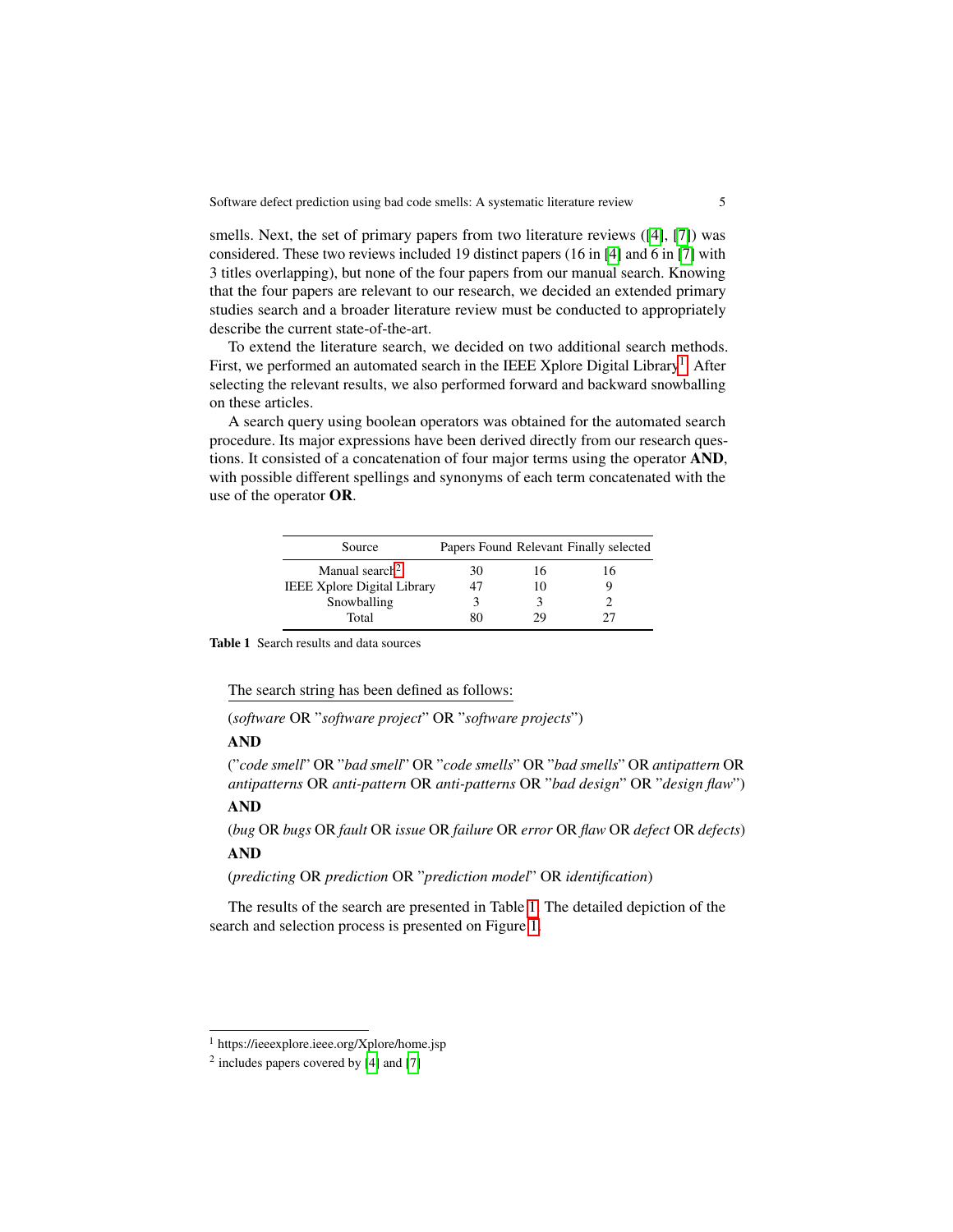6 Paweł Piotrowski (⊠) and Lech Madeyski



<span id="page-5-0"></span>Fig. 1 The search and selection process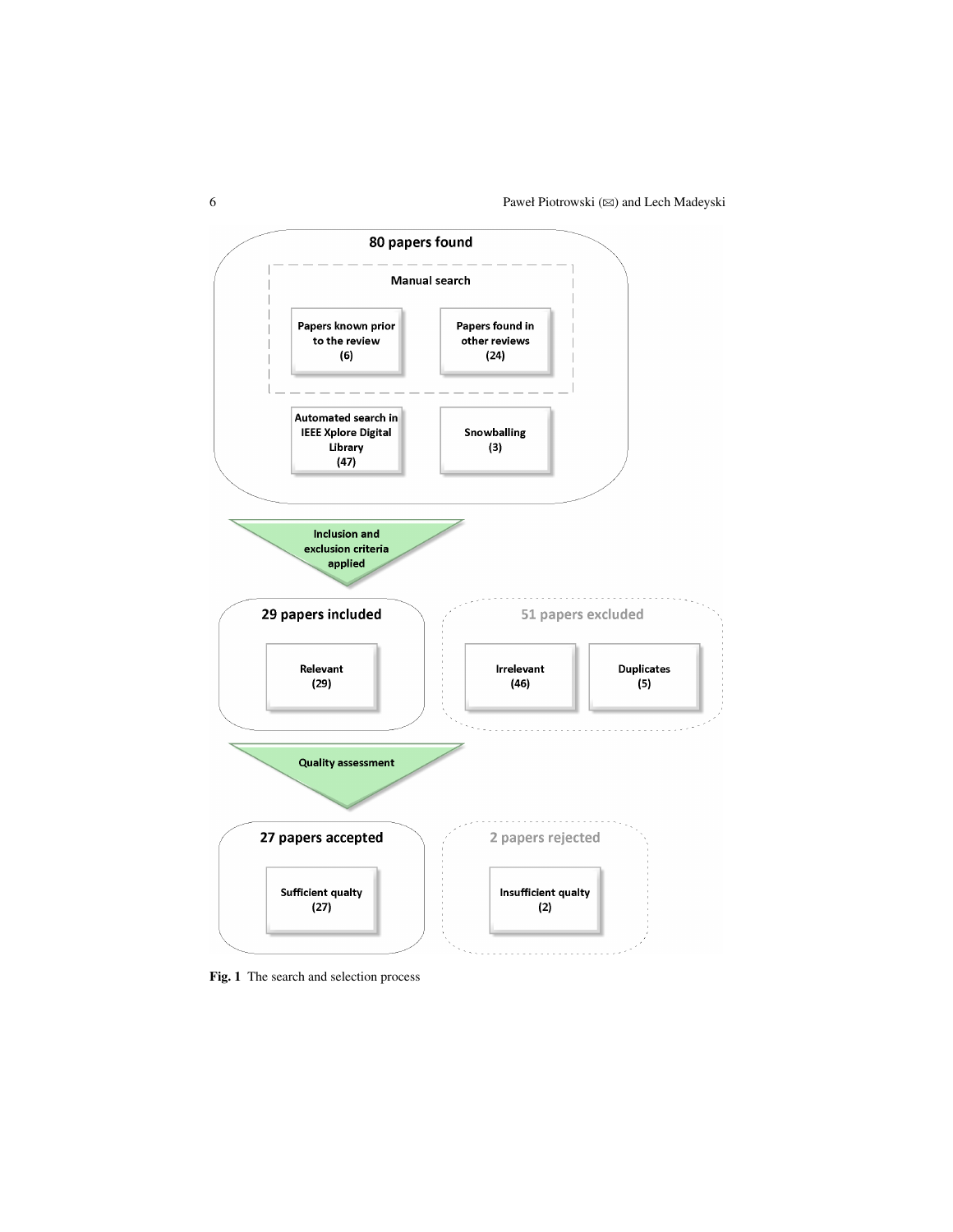#### 3.3 Selection process

First, all the results retrieved from the automated search have been preliminarily reviewed based on their titles and abstracts. While deciding on the inclusion or rejection of each article, the following criteria have been taken into consideration.

Inclusion criteria:

- Articles describing the correlation between code smells and software defects
- Articles reporting on fault prediction models based on code smell detection
- Articles which examine the influence of code smell data used as an additional predictor in other software fault prediction models
- Articles mentioning improvements to existing smell-based bug prediction techniques

Exclusion criteria:

- Articles not written in English
- Articles not related to software engineering
- Articles that focus on code smells detection techniques
- Articles focusing on the human aspect of introducing code smells

On each accepted article forward and backward snowballing has been performed. The same inclusion/exclusion criteria have been applied on the results, which lead to including 3 additional articles [\[9\]](#page-22-11) [\[16\]](#page-22-12) [\[8\]](#page-22-13).

## 3.4 Quality assessment

To assess the quality of the selected studies, we developed a checklist of quality criteria, presented in Table [2.](#page-7-0) Its initial version was based on other literature reviews, but the checklist evolved during the initial stage of the assessment.

For each question, three possible grades were assigned - 1.0(Yes), 0.5(Partially) or 0.0(No). The grades were inserted into a spreadsheet, where they were then summed up to produce a numerical indication of each paper's quality and "suitability" for our review.

After performing the assessment it was established that only two of the considered papers are not suitable for the review, as they contained an insufficient amount of information. These two papers had the lowest quality score of 5.0 and 5.5. This way, a minimal threshold for the paper quality was established at the value 6.

## 3.5 Data extraction

Once the final selection of the papers was performed, we proceeded onto extracting data relevant for the review. This included reference attributes (such as title, authors,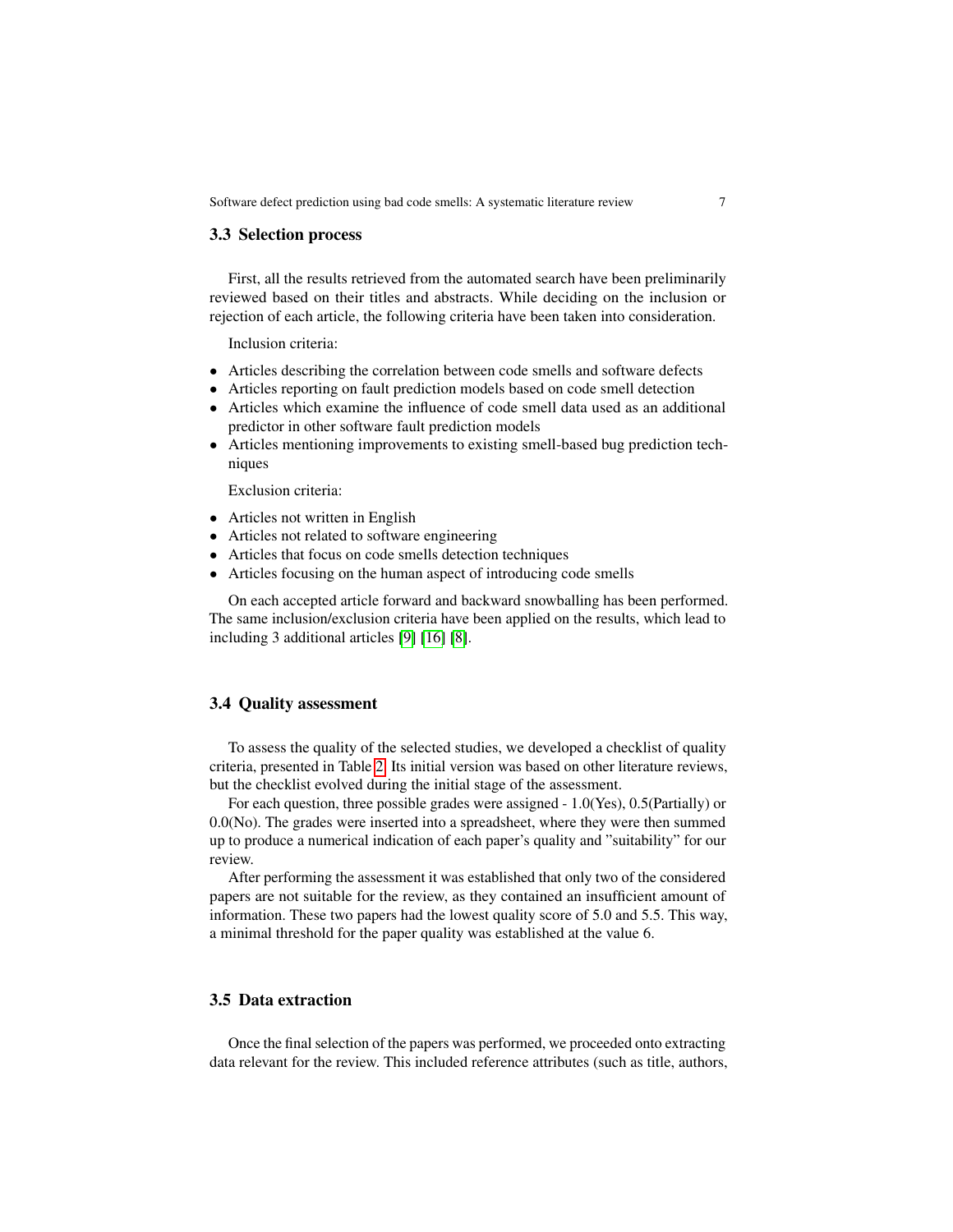- Q7 Does the paper evaluate the predictive power of considered code smells in a manner allowing to
- draw conclusions about their influence on fault-proneness?
- Q8 Is the experiment presented in the paper reproducible?
- Q9 Is the conclusion clearly stated?

<span id="page-7-0"></span>Table 2 Quality assessment criteria

no of pages), as well as data necessary to answer our research questions. The data extraction form attributes are presented in Table [3.](#page-7-1)

| Title |
|-------|
|       |

- ii Names of the authors
- iii Year of publication
- iv Number of pages
- v Research questions
- vi Answers to research questions
- vii Types of code smells used
- viii Other metrics used
- ix Programming language
- x Analysed software projects
- xi Source of metric / code smell data
- xii Fault-proneness evaluation method
- xiii Conclusion about the influence of code smells on bug prediction

xiv Limitations

<span id="page-7-1"></span>Table 3 Data extraction form

While analysing each paper's research questions and their answers, we were primarily interested in the researchers' conclusions about the influence of code smell detection on bug prediction. In the field "Conclusion about the influence of code smells on bug prediction" we summarised this judgement to indicate whether the paper found a connection between the two or not.

We were also interested in the types of code smells used in each study, the source of data concerning faults and the statistical methods used to check whether a connection between the two exists.

Q1 Is the paper based on empirical evidence?

Q2 Is the research objective clearly stated?

Q3 Are the used code smells clearly defined?

Q4 Are the names of analysed software projects specified?

Q5 Does the paper state how the metrics and/or code smells data was collected?

Q6 Does the paper state the source of fault-proneness data?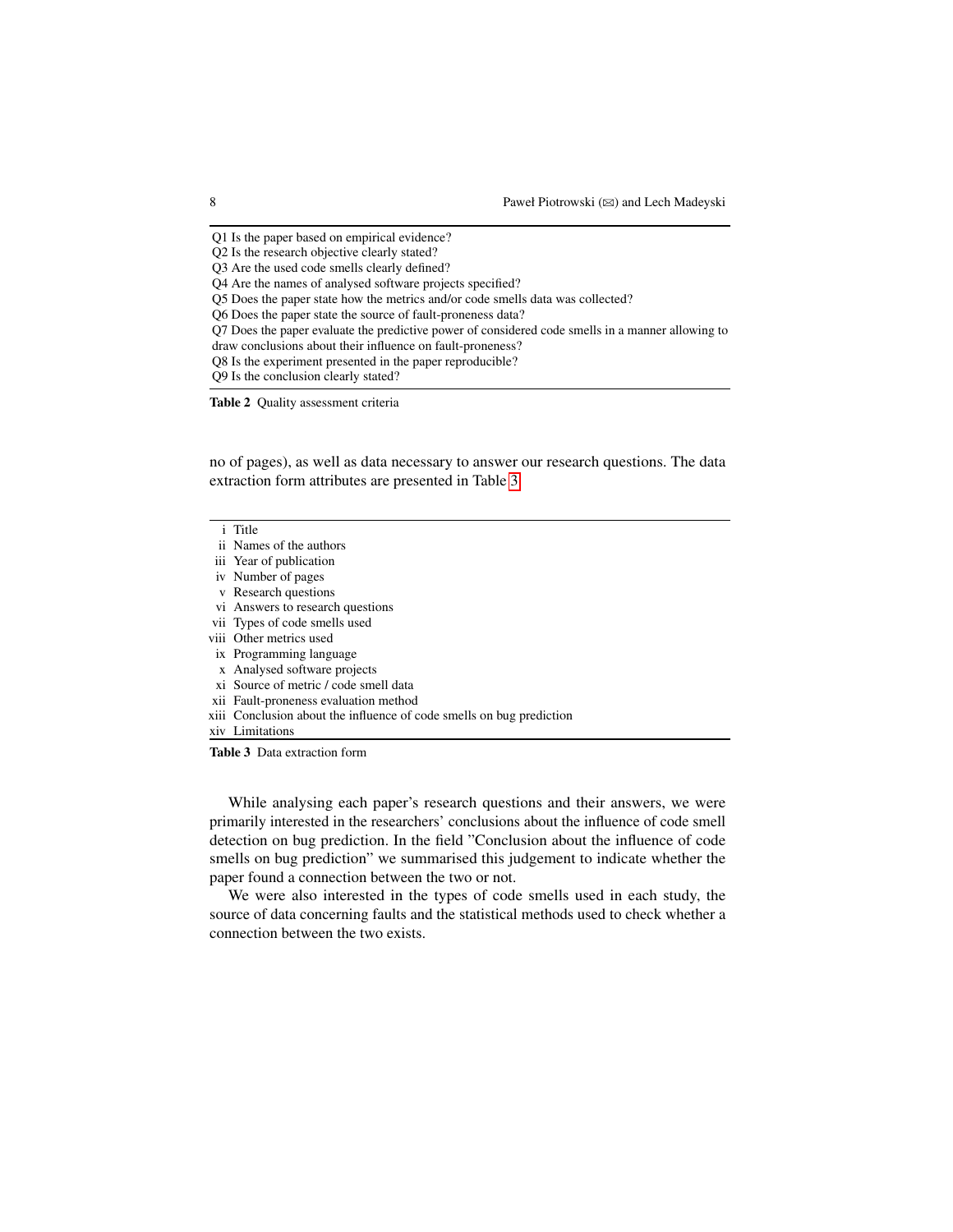## <span id="page-8-0"></span>4 Results

In this section, we present the results of our review. First, we briefly describe the demographics of the chosen papers. After that, we describe the results with respect to each of the research questions.

## 4.1 Demographics

The full list of papers selected for the review is presented at the end of this article. Most of the research papers in this area have been published in conferences. The earliest analysed paper is from 2006. The vast majority of the studies (22 out of 27) were published after 2011, which corresponds to the software engineering community's rising interest into the impact of code smells on software projects.

## 4.2 Code smells and bugginess

In this section we present the general conclusions of the reviewed papers concerning the influence of code smells on defect-proneness, irrespectively of the code smell type. The individual kinds of smells examined in the analysed studies are described separately in Section [4.3.](#page-13-0)

No paper provided conclusive evidence indicating that code smells are the direct source of faults. However, all of the examined papers studied one or both of the following dependencies:

- the statistical correlation between code smells and software bugs
- the influence of smell detection on the performance of bug prediction models

#### *A. Correlation between the presence of code smells and faultiness*

In general, studies aiming at exploring the correlation between code smells and bugs performed different statistical tests to check whether classes, methods and modules containing code smells contained also more defects. Table [4](#page-9-0) presents the implications of their findings.

Zhang et al. [\[S27\]](#page-0-0) studied the influence of 13 types of code smells on the faultiness of 18 versions of Apache Commons series software. They analysed each code smell separately and concluded that there is a positive relationship between bad design and defect-proneness. However, they pointed out that some smells point to software defects more than others.

The authors of [\[S22\]](#page-0-0) showed in a brief study that a strong, significant relationship exists between 3 types of smells and class errors of Eclipse 2.1.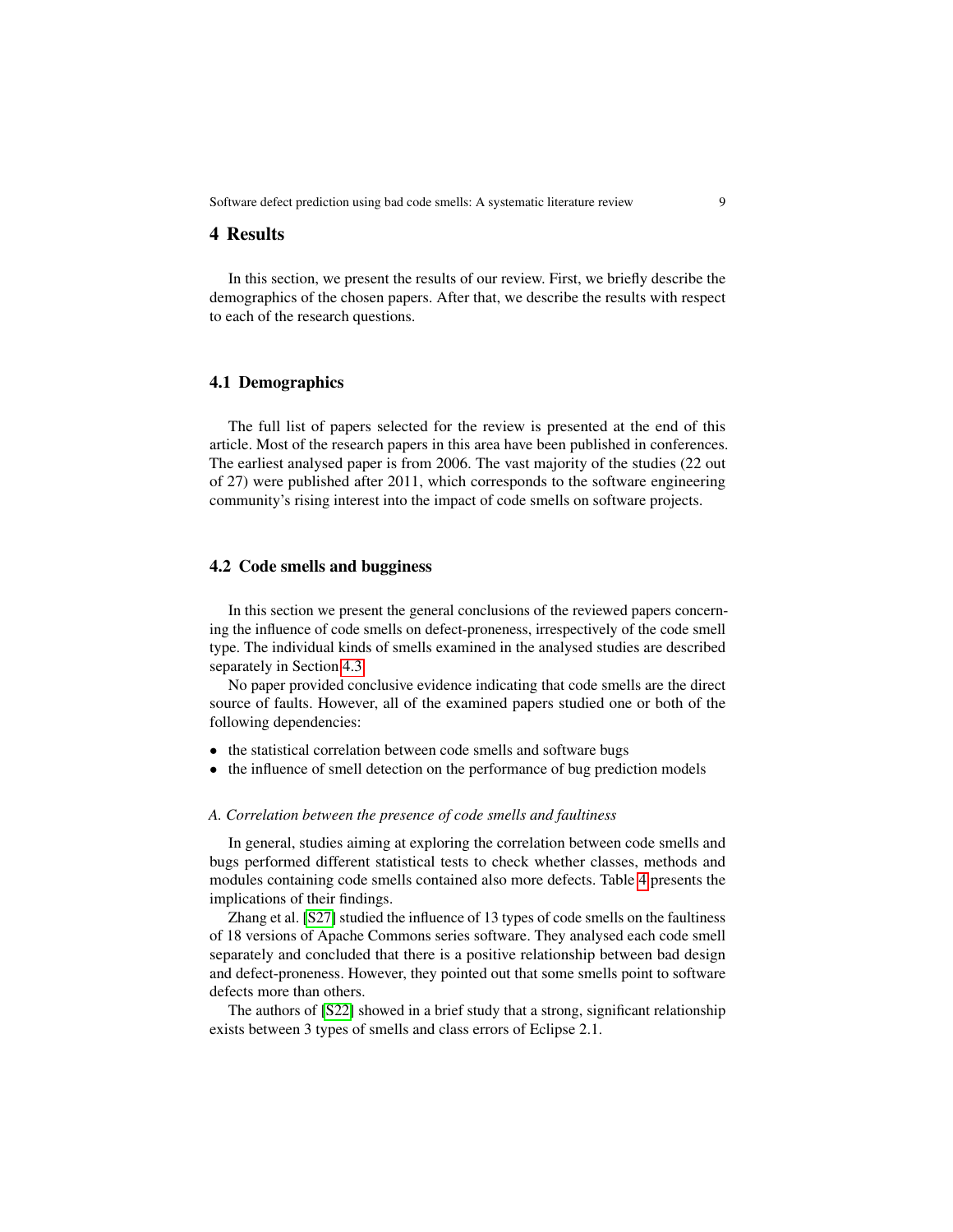10 **Paweł Piotrowski** ( $\boxtimes$ ) and Lech Madeyski

Ma et al. [\[12\]](#page-22-9) found slight statistical agreements (Cohen's Kappa statistic in range [0.01..0.20]) between the results of fault detection and the detection of 3 out of 8 analysed code smells.

Jaafar et al. [\[S8\]](#page-0-0) examined whether classes having static relationships with smelly classes are more defect prone. The authors conducted their studies using 11 types of code smells and found that such relationships often indicate a higher level of bugproneness.

In their study on the influence of code smell detection on bug prediction models, the authors of [\[S24\]](#page-0-0) performed an analysis of the co-occurrence of bugs and faults in the source code of 21 versions of two Java software projects. They found that the density of bugs (that is the number of bugs normalized with respect to file size) is generally higher in files with antipatterns as compared to files without them. They performed a Wilcoxon rank sum test, which provided statistically significant results concerning this correlation for 17 out of the 21 software versions analysed.

| paper ID positive no link negative |              |   |   |
|------------------------------------|--------------|---|---|
| [S27]                              | X            |   |   |
| [S22]                              | X            |   |   |
| [12]                               | X            |   |   |
| [S8]                               | X            |   |   |
| [S24]                              | X            |   |   |
| [S1]                               | X            |   |   |
| [S20]                              |              | X |   |
| [S4]                               | X            |   |   |
| [S6]                               |              | X |   |
| [S2]                               | X            |   |   |
| [S10]                              | X            |   |   |
| [S17]                              | X            |   |   |
| [S16]                              | $\bf{X}$     |   | X |
| [S5]                               | $\mathbf{X}$ | X |   |
| [S26]                              |              | X |   |
| [S21]                              | X            |   |   |
| [S12]                              | X            |   |   |
| [S9]                               | X            |   |   |
| [S15]                              | X            |   |   |
| [S7]                               | $\bf{X}$     |   |   |
| [S13]                              | $\bf{X}$     |   |   |

<span id="page-9-0"></span>Table 4 Correlation between smells and bugs

The study conducted in [\[S1\]](#page-0-0) focused on comments and whether densely commented modules contain more faults than uncommented ones. The study analysed 3 software projects (Eclipse, Apache Tomcat, Apache Ant) and concluded that there is in fact a positive correlation between the number of comments and the number of faults. This study was extended in [\[S2\]](#page-0-0), where the authors confirmed that wellcommented modules were on average 1.8 to 3 times more likely to contain bugs. However, the study results indicated that more comments do not necessarily mean more faults.

In [\[S20\]](#page-0-0), the authors explored whether the *Clones* code smell indicates a higher level of defect-proneness. In their study, they analysed monthly snapshots of repositories of 4 software products written in C and found no such relationship. In fact, they discovered that in many cases cloned code contains on average less defects and introducing more clones into the code does not make it more buggy. They concluded that clones should not be regarded as a smell, as they are not detrimental to software quality.

In [\[S4\]](#page-0-0), the authors attempted to determine the association between anti-patterns, maintainability and bugs. In their analysis of 34 Java projects, they found a positive correlation between the the number of faults and the number of anti-patterns (with Spearman correlation 0.55 with *p* below 0.001).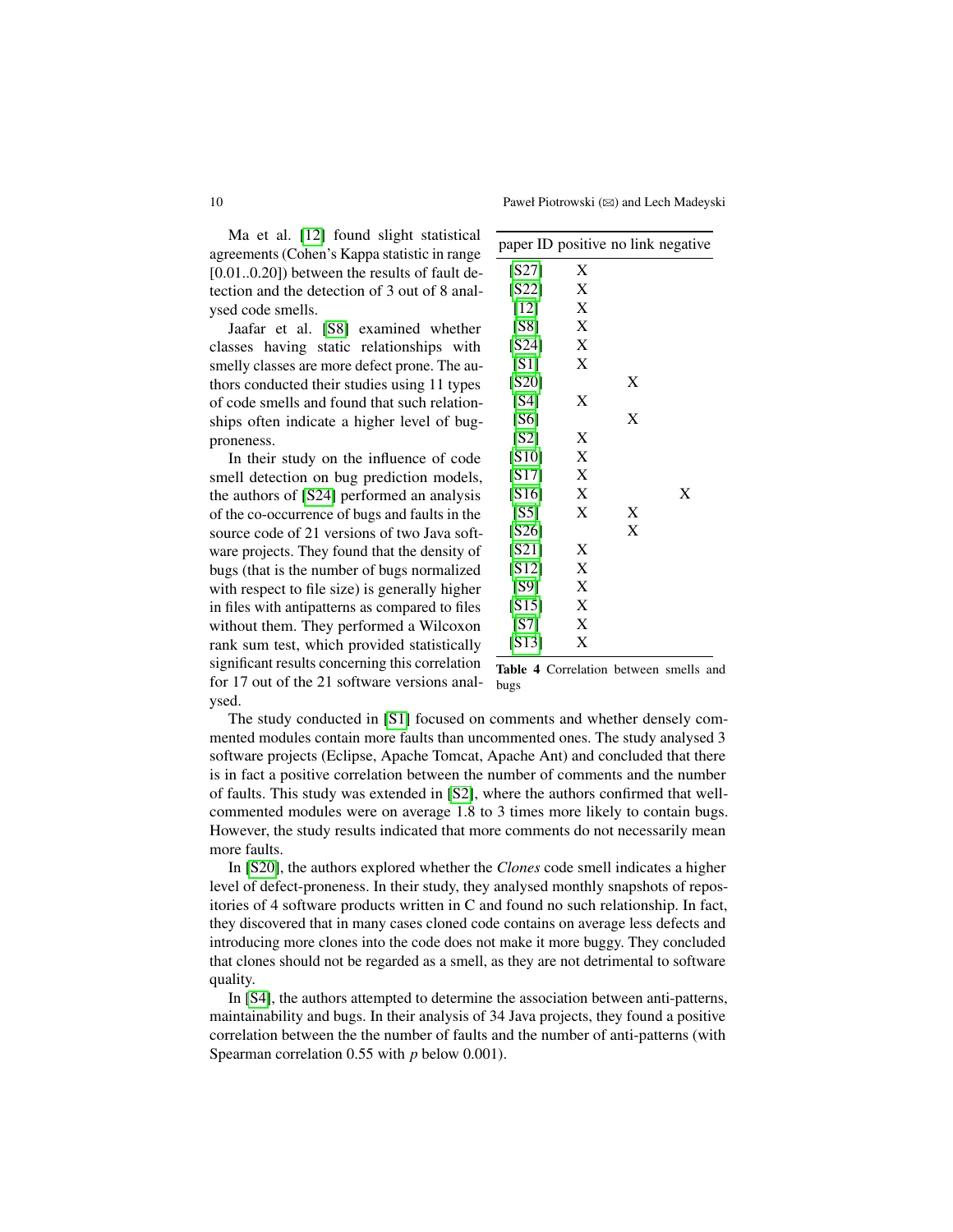Hall et al. [\[S6\]](#page-0-0) took on five less popular code smells and investigated each one's influence on defects. They obtained mixed results and no definite positive or negative correlation was found. The authors indicated that a major threat in this research area is posed by inconsistencies in the definitions of code smells between the studies.

Jaafar et al. [\[S10\]](#page-0-0) explored the fault-proneness of classes where anti-patterns co-occur with clones. "Co-occurring" in this context did not mean that the cloned code necessarily included anti-patterns. It meant that such a class contained both some anti-patterns and some cloned code. Results of the performed study indicated that classes with such co-occurrences were at least 3 times more likely to be faulty in comparison with other classes.

Palomba et al. [\[S17\]](#page-0-0) reported a study on the diffuseness of code smells and their influence on change- and bug-proneness based on an analysis of 30 software projects. The authors concluded that code smells have a big effect on change-proneness and a medium effect on defect-proneness. Moreover, a higher number of code smells directly indicates a higher level of fault-proneness. The paper also observed that code smells are not necessarily a direct cause of faults, but a "co-occurring phenomenon".

In [\[S16\]](#page-0-0), the authors investigated two code smells related to size - *God Class* and *Brain Class*. They found that classes containing these two smells had more defects than those without them. However, when normalized with respect to size, these classes had less defects "per line of code". Hence, the overall conclusion about the correlation of these smells with defects is not straightforward.

In [\[S5\]](#page-0-0), the authors reported a positive correlation between occurrences of 5 types of code smells and software defects. However, no design flaw correlated with defects more than others. The levels of correlation varied widely, depending on the analysed software project.

A multiple case study was conducted in [\[S26\]](#page-0-0), where researchers registered the development process of four different, unspecified Java projects. The projects have been developed by six developers for a period up to four weeks. Code smells were registered before the maintenance phase and an investigation was performed to establish whether the observed faults could be caused by the smells. The authors found no causal relationship, as only around 30% of faulty files contained smells. The study also determined that introducing new smells did not increase the proportion of defects.

Saboury et al. [\[S21\]](#page-0-0) explored the influence of 12 code smells on the "survival time" of JavaScript files. Survival time was defined as the average time until the first occurrence of a bug. The paper reported that hazard rates of the files without code smells, calculated based on their survival times, were on average 65% lower than those with smells.

In [\[S12\]](#page-0-0), the authors explored the relationship between code smells and changeand defect-proneness, as well as whether anti-patterns are in any way related to size. In their analysis of four open source Java software projects they found that the existence of anti-patterns does indeed indicate a higher level of change and defectproneness. However, they noted that class size itself does not influence bugginess. Their study was extended in [\[S9\]](#page-0-0), where the process of anti-pattern mutation was analysed. By mutation the authors meant the evolution of anti-patterns over time,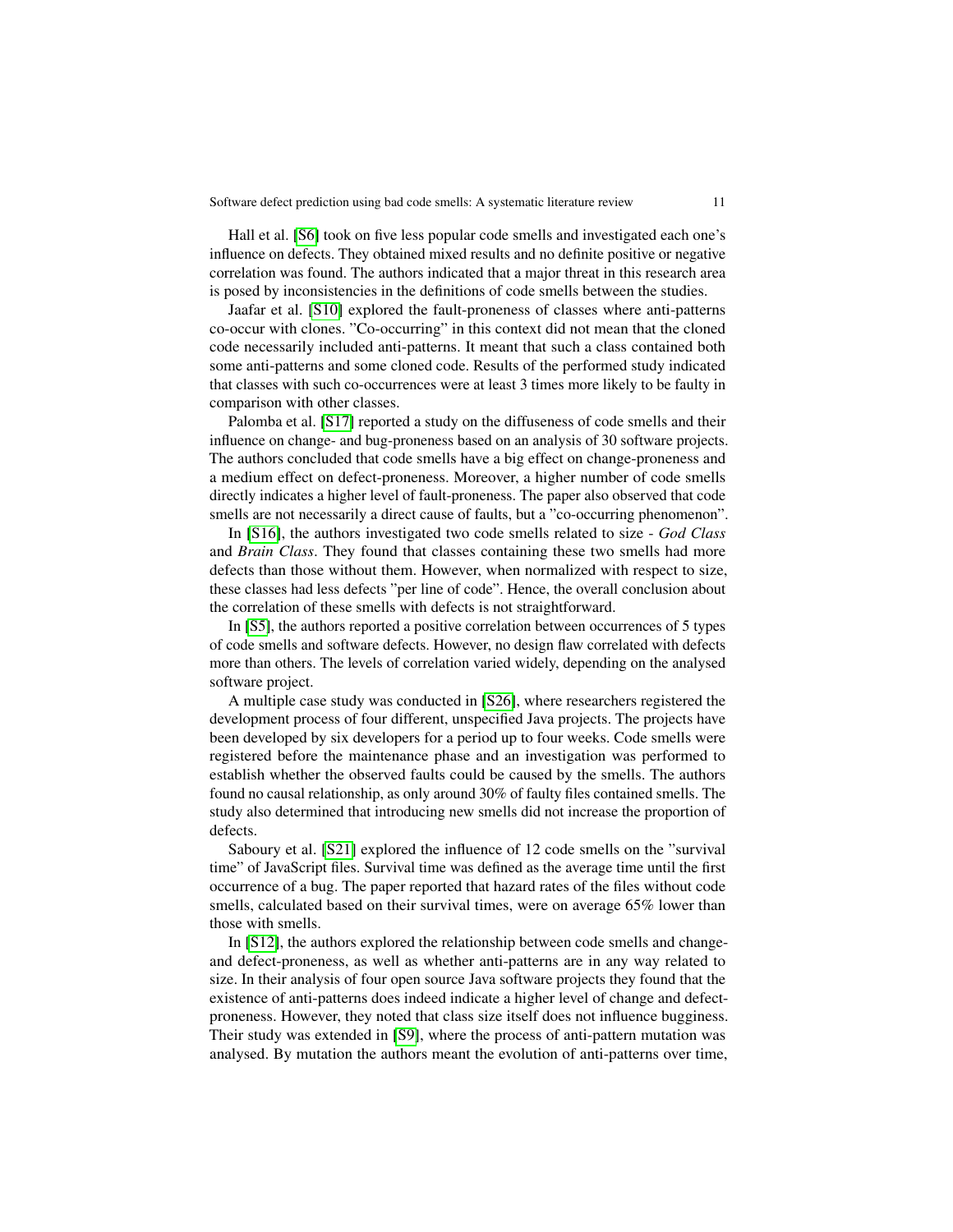especially evolution of an antipattern into a different type of antipattern. The results of this analysis indicated that anti-patterns that do not mutate are more fault-prone that the ones that are structurally altered over time.

Marinescu and Marinescu [\[S15\]](#page-0-0) investigated the relationship between class-clients of smelly and non-smelly classes. Four types of code smells were considered. The researchers found that classes that use smelly classes are on average more defectprone. Although such a positive correlation was found, no direct causation was proved.

In [\[S7\]](#page-0-0), the authors explored four different techniques of technical debt detection. Apart from code smells, the other analysed techniques were modularity violations, grime buildup and automatic static analysis. The paper set out to find whether these techniques result in the same classes being classified as problematic, as well as examine the correlation between their findings and fault-proneness. The study concluded that not much overlap between all the techniques was found, but of the 9 types of code smells studied, 2 of them proved to be well-correlated with buggy classes.

In [\[S13\]](#page-0-0), the authors investigated in a brief study the relationship between occurrences of 6 types of code smells and the error proneness of 3 versions of Eclipse. They found that while the influence widely varies between different smell types, smelliness in general does point to fault-proneness.

In summary, out of 21 papers examining the relationship between the presence of code smells and the presence of bugs, 16 reported on the existence of a positive correlation between the two. Three papers found no such link, while two papers reported inconclusive or conflicting results.

#### *B. Influence of code smell detection on bug prediction performance*

Some of the studies investigated how the information about the smelliness of classes and methods influences the accuracy of bug prediction models. Table [5](#page-12-0) shows the general conclusions made by each study concerning their effect.

Ubayawardana and Damith Karunaratna [\[S25\]](#page-0-0) used a bug prediction model based on 17 source code metrics as a base model. The authors introduced 4 additional, anti-pattern related metrics (relating to amount, complexity and recurrence of antipatterns), as well as an intensity index. They compared the performance of the model with and without the smell-related metrics using three different classifiers trained on 13 different software projects. Their results showed that bug prediction based solely on source code metrics is not reliable. However, including the anti-pattern metrics significantly enhanced the performance of the models. In some cases, with the use of the Random Forest classifier, the authors reported achieving 100% accuracy of bug prediction on test data.

The study conducted in [\[12\]](#page-22-9) found only a small agreement between code smell detection and the results of fault prediction using a multivariable logistic regression model based on cohesion metrics. However, the authors noted that using code smell detection results can improve the recall of bug prediction, as smelliness often points to faultiness. Using combined data of all the considered code smells, the fault prediction results were improved by 9 to 16%.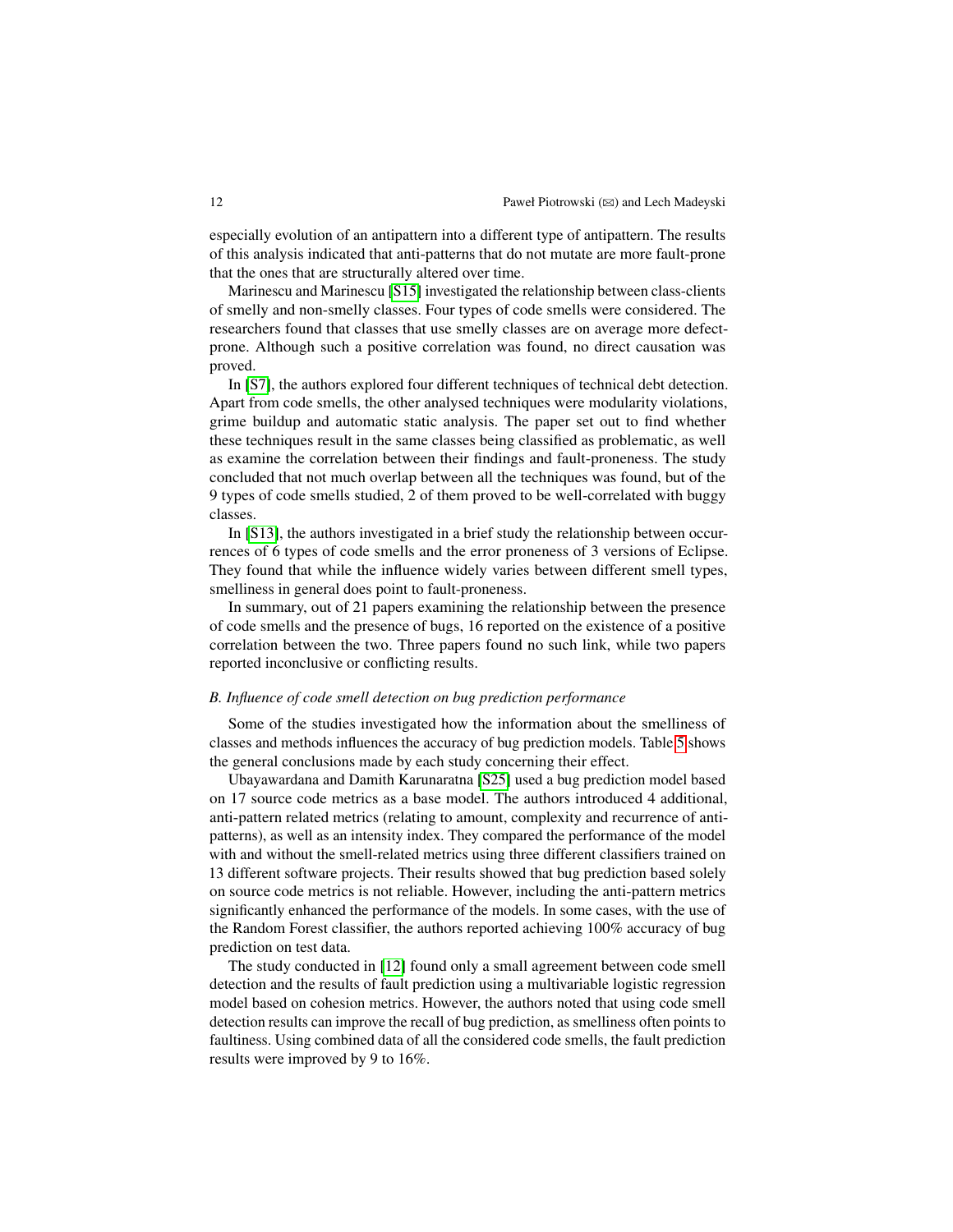In [\[S11\]](#page-0-0), the authors performed an analysis of how sampling and resampling techniques influence the performance of bug prediction models based on source code metrics and code smells. Their study concluded that code smells themselves are not a better predictor than metrics.

Taba et al. [\[S24\]](#page-0-0) used as a base model a logistic regression bug prediction model based on source code metrics that proved to be accurate in previous studies. They developed four smell-related metrics of their own and added them to the model, one by one, to test its performance. The best results were achieved with

| X |   |                                    |
|---|---|------------------------------------|
| X |   |                                    |
|   | X |                                    |
| X |   |                                    |
| X |   |                                    |
| X |   |                                    |
| X |   |                                    |
| X |   |                                    |
| X |   |                                    |
|   |   | paper ID positive neutral negative |

<span id="page-12-0"></span>Table 5 Influence on bug prediction accuracy

the use of their "Anti-pattern Recurrence" metric, which proved to improve the accuracy of the baseline model by 12.5% on average.

In [\[S18\]](#page-0-0), the authors introduced a code smell intensity index as a bug predictor. For their baseline model they used 20 code metrics proposed by other researchers. Their study covered how the introduction of smell intensity affects the performance of the base model. They found that code smell intensity always positively influences the accuracy of bug prediction. Furthermore, their analysis indicated that smell intensity provides additional information that a simple indicator of smell presence could not give. The authors continued this study in [\[S19\]](#page-0-0), where they verified the influence of their intensity index against models based on product and process metrics, as well as metrics related to the history of code smells in files. Their results indicated that smell intensity is an important predictor and its use always increases the accuracy of bug prediction.

In [\[S4\]](#page-0-0), while analysing the impact of code smells on software maintainability, the authors observed that smells also show significant predictive power. They noted that the number of anti-patterns appearing in a class is only a slightly worse predictor than the intricate metric model they have studied as their main subject.

Aman et al. [\[S3\]](#page-0-0) investigated whether *Lines Of Comments* (LCM) can serve as a useful metric for predicting defects in software. They used this metric to categorize methods as more-commented or less-commented. They found that more-commented methods are on average 1.6-2.8 as likely to contain bugs. Furthermore, they used existing fault data to train logistic regression models and found that LCM is a useful bug predictor, alongside metrics related to the method's size and complexity.

In [\[S23\]](#page-0-0), the authors built defect prediction models with the use of code smell and churn metrics. They investigated and compared the impact of those metrics on bug prediction performance. They reported that code smell metrics significantly improved the performance of the models. The machine learning algorithms they used, Logistic Regression and Naive Bayes, also performed better with code smell metrics than churn metrics.

To sum up, eight out of nine studies covering the effect of code smell-related information on the accuracy of bug prediction reported positive results. The one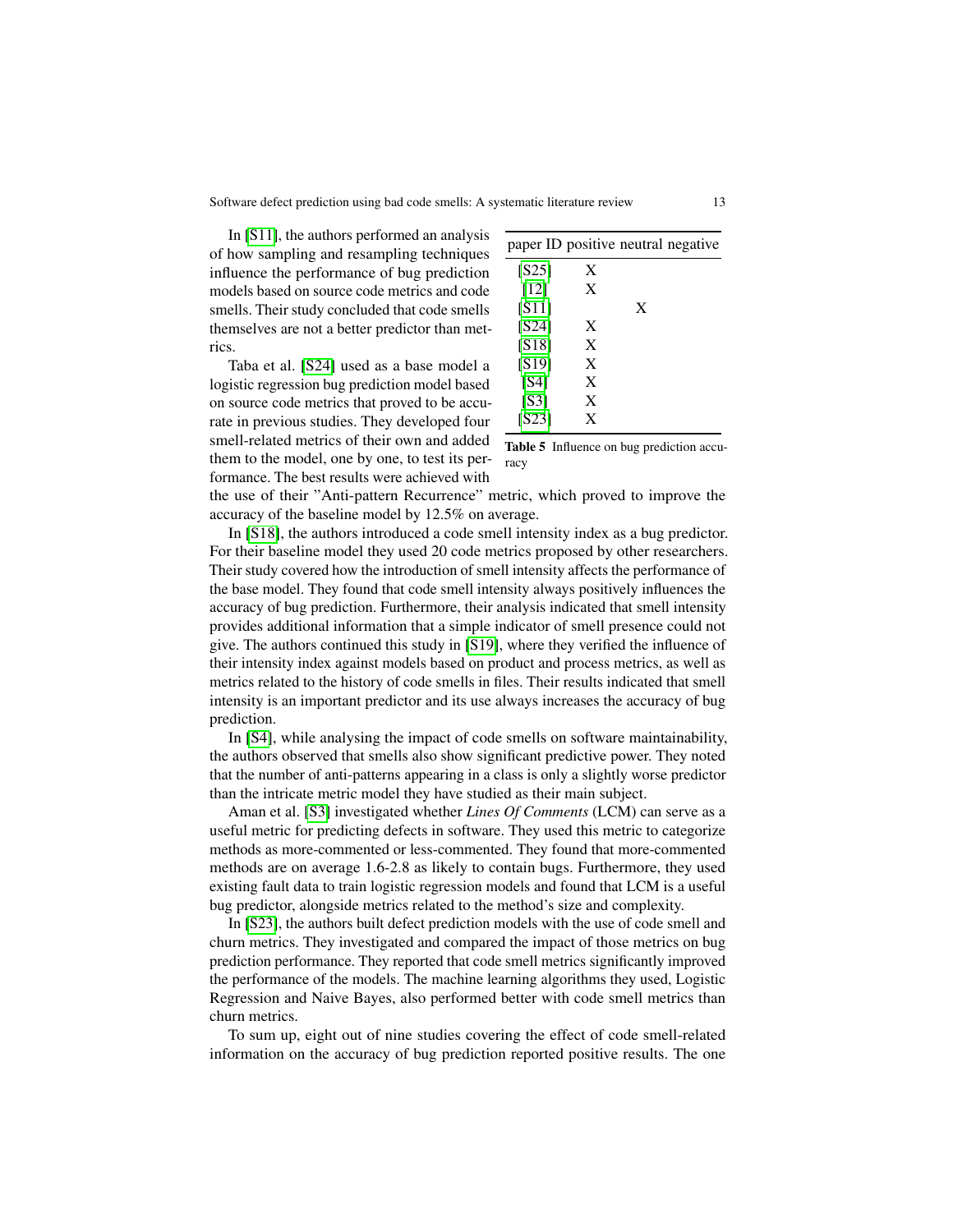remaining study described the code smells' defect prediction ability as no greater than the one of source code metrics.

### <span id="page-13-0"></span>4.3 The impact of individual smells

#### *A. Landscape of studied code smells*

Table [6](#page-14-0) presents smells and smell-related metrics studied in the analysed research papers. The smells are sorted in a descending order starting from most frequently studied.

The most popular smells are those connected with large size and high complexity of classes and methods, such as *Blob*, *God Method*, *Complex Class* or *Long Parameter List*. Other frequently studied smells are related to improper inheritance (*Refused Parent Bequest*), improper handling of class attributes (*Class Data Should Be Private*) and bad encapsulation (*Feature Envy*, *Lazy Class*, *Shotgun Surgery*).

Among the less studied anti-patterns there are such smells as *Inappropriate Intimacy*, *Base Class Should Be Abstract*, *Temporary Field*, *Middle Man*, *Switch Statements* or *Data Clumps*. Also, the set of anti-patterns used in [\[S21\]](#page-0-0) contains many unique smells, as the authors used some JavaScript-specific smells, taken from popular JavaScript coding guides.

#### *B. Usefulness and popularity of smells*

While some papers treated code smells collectively, using as a predictor an indication of whether any type of smell was present in a given class or method, most studies evaluated them separately. Studies of the second type were often able to draw conclusions about which types of smells proved to be most useful in the task of bug prediction. Table [7](#page-15-0) summarises those conclusions, including cases where researchers found little or close to no influence of smells on the level of software faultiness.

The information from Tables [6](#page-14-0) and [7](#page-15-0) has been aggregated into Table [8.](#page-17-0) This table combines information concerning all the code smells and metrics used as bug predictors in the analysed studies and allows to evaluate their popularity as well as potential usefulness.

The code smell that was most frequently indicated as highly correlated with bugs was *God Class*. Researchers reported high usefulness of this smell in 8 out of 18 analysed studies. Together with high reported usefulness of *God Method* and *Brain Class* this indicates that big sizes and high complexities of classes and methods are both popular and effective in the task of bug prediction. One notable exception from this trend was presented in [\[S16\]](#page-0-0). In this study, authors found that *God Classes* and *God Methods* do have on average more faults than other classes. However, they also found that when the number of bugs is normalized with respect to the size of classes or methods, they are in fact less buggy. Their study pointed out that most studies analysing *God Class* and *God Method* take into consideration absolute, not relative values of bug-proneness of those classes.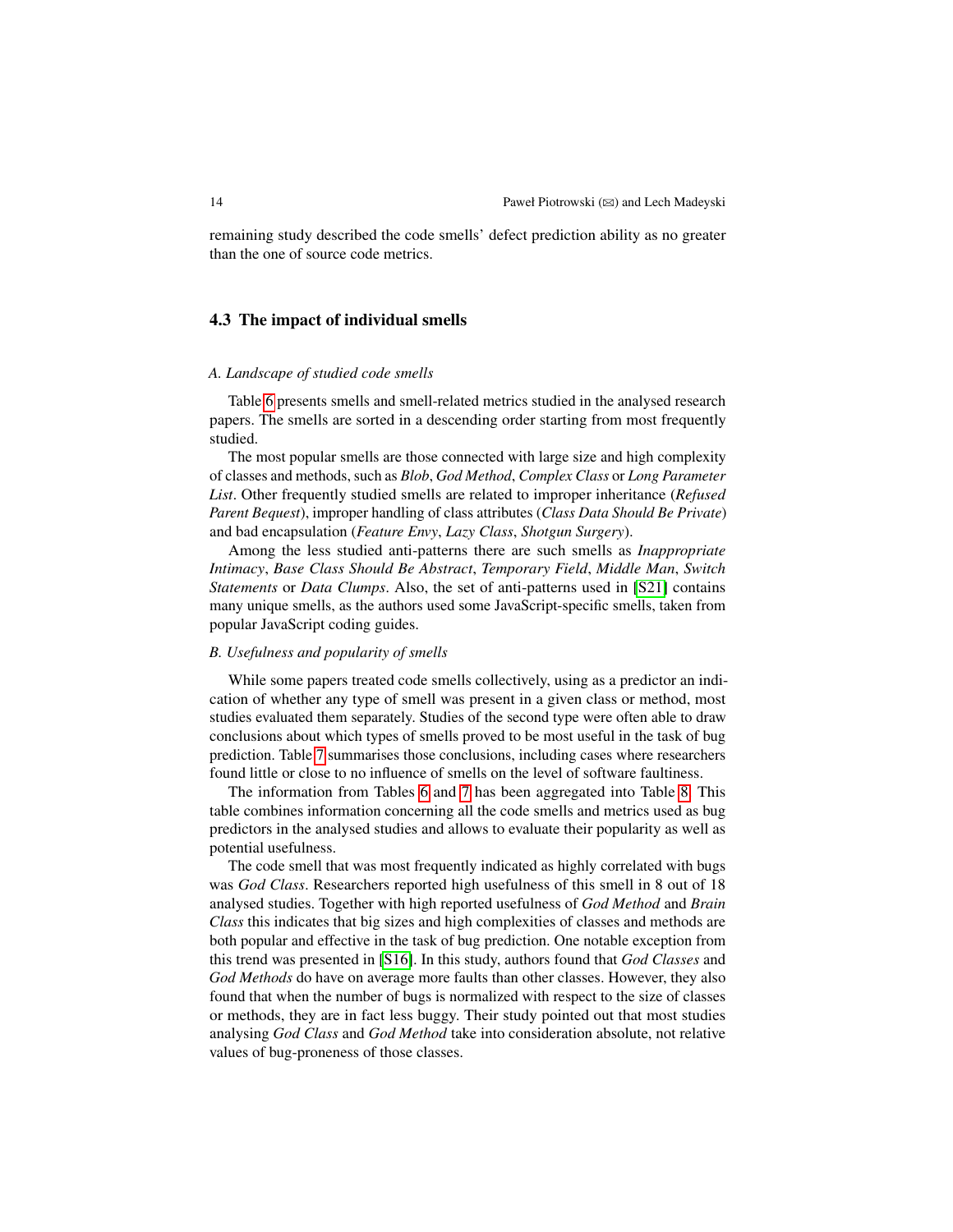Software defect prediction using bad code smells: A systematic literature review 15

| smell (smell metric)                                  | paper IDs                                                                                                            |
|-------------------------------------------------------|----------------------------------------------------------------------------------------------------------------------|
| <b>Blob / God Class</b>                               | [S27] [S22] [12] [S11] [S8] [S24] [S18] [S19]<br>[S4] [S10] [S17] [S16] [S26] [S12] [S9] [S15]<br>[S7] [S13]         |
| Long / God / Brain Method                             | [S27] [S22] [S11] [S8] [S24] [S18] [S19] [S4]<br>[S10] [S17] [S16] [S5] [S26] [S21] [S12] [S9]<br>[S <sub>13</sub> ] |
| Brain / Complex Class                                 | [S27] [12] [S8] [S24] [S10] [S17] [S16] [S21]<br>[S12] [S9] [S15] [S7]                                               |
| <b>Refused Parent Bequest</b>                         | [S27] [12] [S8] [S24] [S4] [S10] [S17] [S26]<br>[S12] [S9] [S7] [S13]                                                |
| Long Parameter List                                   | [S27] [12] [S8] [S24] [S4] [S10] [S17] [S21]<br>[S12] [S9]                                                           |
| Message Chain                                         | [S27] [S8] [S24] [S18] [S19] [S6] [S10] [S17]<br>[S12] [S9]                                                          |
| Class Data Should Be Private                          | [S27] [12] [S8] [S24] [S10] [S17] [S12] [S9]                                                                         |
| <b>Feature Envy</b>                                   | [S11] [S4] [S17] [S5] [S26] [S15] [S7] [S13]                                                                         |
| <b>Lazy Class</b>                                     | [S27] [12] [S24] [S4] [S10] [S17] [S12] [S9]                                                                         |
| Shotgun Surgery                                       | [S22] [S18] [S19] [S4] [S5] [S26] [S7] [S13]                                                                         |
| <b>Speculative Generality</b>                         | [S27] [S8] [S24] [S6] [S10] [S17] [S12] [S9]                                                                         |
| Anti Singleton                                        | [S27] [12] [S8] [S24] [S10] [S12] [S9]                                                                               |
| Data class                                            | [S18] [S19] [S10] [S26] [S15] [S7] [S13]                                                                             |
| Swiss Army Knife                                      | [S27] [12] [S8] [S24] [S10] [S12] [S9]                                                                               |
| Large Class                                           | [S27] [S24] [S4] [S10] [S12] [S9]                                                                                    |
| Spaghetti Code                                        | [S27] [S8] [S24] [S10] [S17] [S12]                                                                                   |
| <b>Dispersed Coupling</b>                             | [S18] [S19] [S5] [S7]                                                                                                |
| Clones / Duplicated Code                              | [S20] [S10] [S26]                                                                                                    |
| Comments (LOC)                                        | [S1] [S2] [S3]                                                                                                       |
| Data clumps                                           | [S6] [S26]                                                                                                           |
| Intensive coupling                                    | $[S5]$ $[S7]$                                                                                                        |
| Middle Man                                            | [S6] [S17]                                                                                                           |
| <b>Switch Statement</b>                               | [S6] [S21]                                                                                                           |
| Variable Re-assign                                    | [S26] [S21]                                                                                                          |
| <b>Base Class Should Be Abstract</b>                  | [S10]                                                                                                                |
| Empty catch block, dummy handler, unpro-[S11]         |                                                                                                                      |
| tected main programs, nested try statement, care-     |                                                                                                                      |
| less cleanup, exceptions thrown from finally<br>block |                                                                                                                      |
| Inappropriate Intimacy                                | [S17]                                                                                                                |
| Lengthy Lines, Chained Methods, Nested Call-[S21]     |                                                                                                                      |
| backs, Assignment in Conditional Statements,          |                                                                                                                      |
| Extra Bind, This Assign, Depth                        |                                                                                                                      |
| Misplace Class                                        | [S26]                                                                                                                |
| Temporary field                                       | [S4]                                                                                                                 |
| <b>Tradition</b> breaker                              | [S7]                                                                                                                 |
| unknown                                               | [S23]                                                                                                                |
| Use interface instead of implementation, Inter- [S26] |                                                                                                                      |
| face Segregation Principle Violation                  |                                                                                                                      |

<span id="page-14-0"></span>Table 6 Smells studied in the analysed papers

Other popular smells concerned the inter-relations of classes and the communication between them. *Message Chains* was concerned a good indicator of faultiness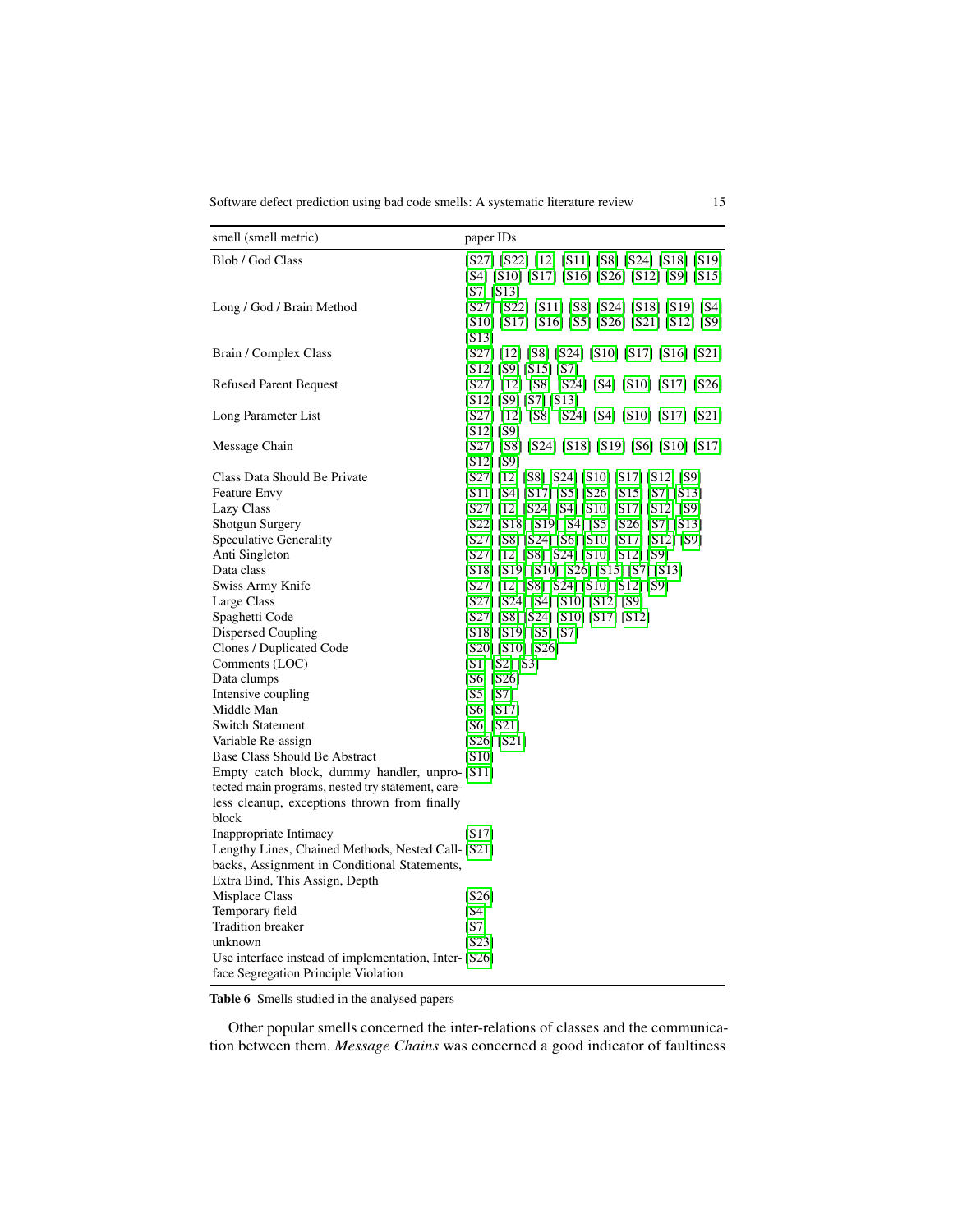16 Paweł Piotrowski (⊠) and Lech Madeyski

| factor                                     | papers reporting high<br>usefulness                                      | papers reporting<br>low usefulness |
|--------------------------------------------|--------------------------------------------------------------------------|------------------------------------|
| <b>Blob / God Class</b>                    | [S27] [12] [S8] [S18] [S19] [S16]<br>[S17] [S7] [S13]                    |                                    |
| Long / God / Brain Method                  | [S27] [S22] [S18] [S19] [S12]                                            |                                    |
| Message Chain                              | [S <sub>18]</sub> [S <sub>19]</sub> [S <sub>12</sub> ] [S <sub>9</sub> ] |                                    |
| Dispersed Coupling                         | [S18] [S19] [S7]                                                         |                                    |
| Comments (LCM)                             | [S1] [S2] [S3]                                                           |                                    |
| Brain / Complex Class                      | [S27] [S8] [S12]                                                         | [S16]                              |
| Anit-pattern / smell intensity             | [S25] [S18] [S19]                                                        |                                    |
| Avg no of anti-patterns                    | [S25] [S19] [S4]                                                         |                                    |
| <b>Refused Parent Bequest</b>              | [12] [S17] [S9]                                                          | [S22] [S13]                        |
| Shotgun Surgery                            | [S22] [S19]                                                              |                                    |
| Anti-pat. recurrence length                | [S25] [S24]                                                              |                                    |
| LinesOfCode (size)                         | [S27] [S3]                                                               | [S6]                               |
| Data class                                 | [S18] [S19]                                                              | [S22] [S13]                        |
| Anti Singleton                             | [S12]                                                                    |                                    |
| Assignment in Cond. Statements             | [S21]                                                                    |                                    |
| Clones / Duplicated Code                   | [S10]                                                                    |                                    |
| Inappropriate Intimacy                     | [S17]                                                                    |                                    |
| Large Class                                | [S22]                                                                    |                                    |
| Long Parameter List                        | [S27]                                                                    |                                    |
| Variable Re-assign                         | [S21]                                                                    |                                    |
| CallDependency                             | [S27]                                                                    |                                    |
| <b>Cyclomatic Complexity</b>               | [S3]                                                                     |                                    |
| Anti-pat. complexity                       | [S25]                                                                    |                                    |
| Anti-pat. cumulative pairwise diff. [S25]  |                                                                          |                                    |
| Anti-pat. indicator (present/absent) [S10] |                                                                          |                                    |
| Lazy Class                                 | [S12]                                                                    | [12]                               |
| Swiss Army Knife                           | [S8]                                                                     | [12]                               |
| <b>Feature Envy</b>                        | [S17]                                                                    | [S22] [S13]                        |
| <b>CDSBP</b>                               |                                                                          |                                    |
| Spaghetti Code                             |                                                                          |                                    |
| Middle Man                                 |                                                                          | [S6]                               |
| Speculative Generality                     |                                                                          | [S6]                               |
| <b>Switch Statement</b>                    |                                                                          | [S6]                               |

<span id="page-15-0"></span>Table 7 Papers reporting on smell usefulness

in 4 papers (out of 10 covering this anti-pattern). *Dispersed Coupling* and *Refused Parent Bequest* were both described as useful by 3 out of 12 papers that concerned these smells. However, Shatnawi and Li [\[S22\]](#page-0-0) regarded *Refused Parent Bequest* as too infrequent to analyse, while Li and Shatnawi [\[S13\]](#page-0-0) concluded that its influence on error rates is very small.

Aman et al. [\[1\]](#page-21-2) analysed the influence of *Comments* in studies [\[S1\]](#page-0-0), [\[S2\]](#page-0-0) and [\[S3\]](#page-0-0). All those studies indicated a high correlation between well-commented and buggy modules (1.6-3 times higher than in other classes). The authors point out that this makes *Comments* a useful indicator of bugginess.

Extensive studies conducted by Palomba et al. [\[15\]](#page-22-6) in [\[S18\]](#page-0-0) and [\[S19\]](#page-0-0) proved that code *smell intensity* is a useful bug predictor. The inclusion of *smell intensity* as a predictor improved the performance of bug prediction models based on process,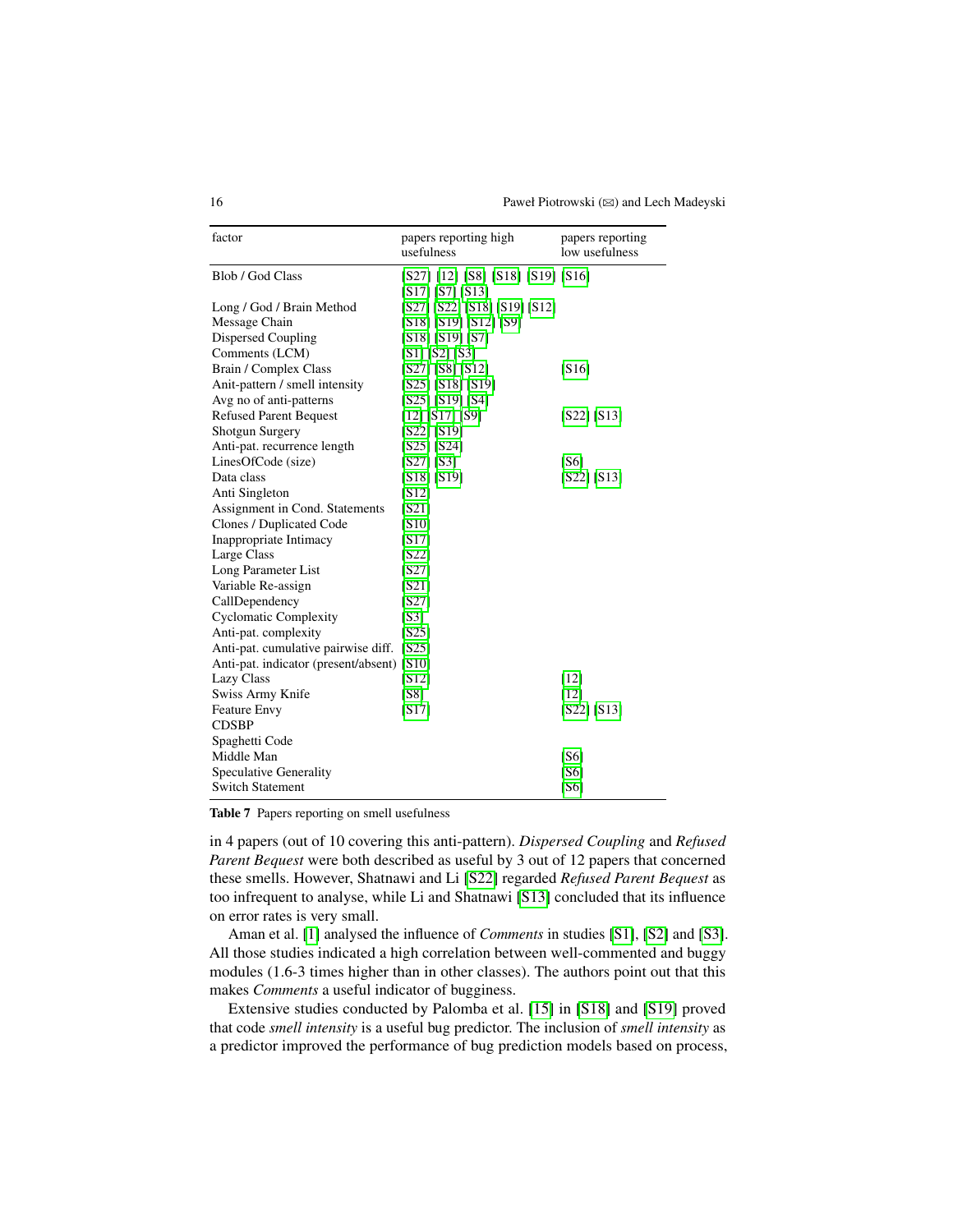product and anti-pattern metrics. The usefulness of *smell intensity* as a predictor was also confirmed by the empirical study performed in [\[S25\]](#page-0-0).

A similar metric, *Average number of anti-patterns* was studied in [\[S25\]](#page-0-0), [\[S19\]](#page-0-0) and [\[S4\]](#page-0-0). In all three studies the authors concluded that information about how smelly a class is, in the sense of how many code smells it contains, is also useful in bug prediction.

Some popular smells proved to have a much smaller effect on bug-proneness. Smells such as *Long Parameter List*, *Anti-singleton* and *Large Class* were deemed useful only by one paper, despite being covered subsequently by 10, 7 and 6 papers each.

The *Data Class* smell was considered a very useful predictor by [\[S18\]](#page-0-0) and [\[S19\]](#page-0-0). However, Shatnawi and Li [\[S22\]\[S13\]](#page-0-0) did not find a significant correlation between this smell and bug-proneness.

In their research, Hall et al. [\[S6\]](#page-0-0) showed that the *Switch Statement* smell has no effect on bug-proneness of any of the studied software projects. *Middle Man* and *Speculative Generality* provided mixed results that varied depending on the project.

Conflicting results were reported regarding smells *Lazy Class*, *Swiss Army Knife* and *Feature Envy*. Despite these smells being studied relatively often, only singular papers were able to reach any clear (although often contradictory) conclusions about their predictive power. Other quite popular smells, such as *Class Data Should Be Private* and *Spaghetti Code* (described in 6 and 8 articles respectively) were not singled-out even once, their influence usually being present but minimal.

# <span id="page-16-0"></span>5 Discussion

In this section we summarise the findings of our review and address the proposed research questions.

#### *RQ1. How does code smell detection influence the accuracy of bug-prediction?*

The great majority of analysed research papers found a positive correlation between code smells and software bugs. Although the extent of how strong and significant this relationship is varied depending on the smell types and software projects analysed, a general conclusion can be drawn that code smells are a potentially good predictor of software defects. It needs to be noted, however, that a substantial number of studies found no direct link between the studied types of smells and the bugginess of analysed software.

Many studies attributed these varying levels of code smell harmfulness in different projects to distinct company policies and software engineering practices employed in the process of software development. With different development practices, the same code smells may induce detrimental effects on software quality or have no influence at all.

Another cause of singular contradictory results might be the large diversity of code smell definitions, as well as different fault and smell data gathering meth-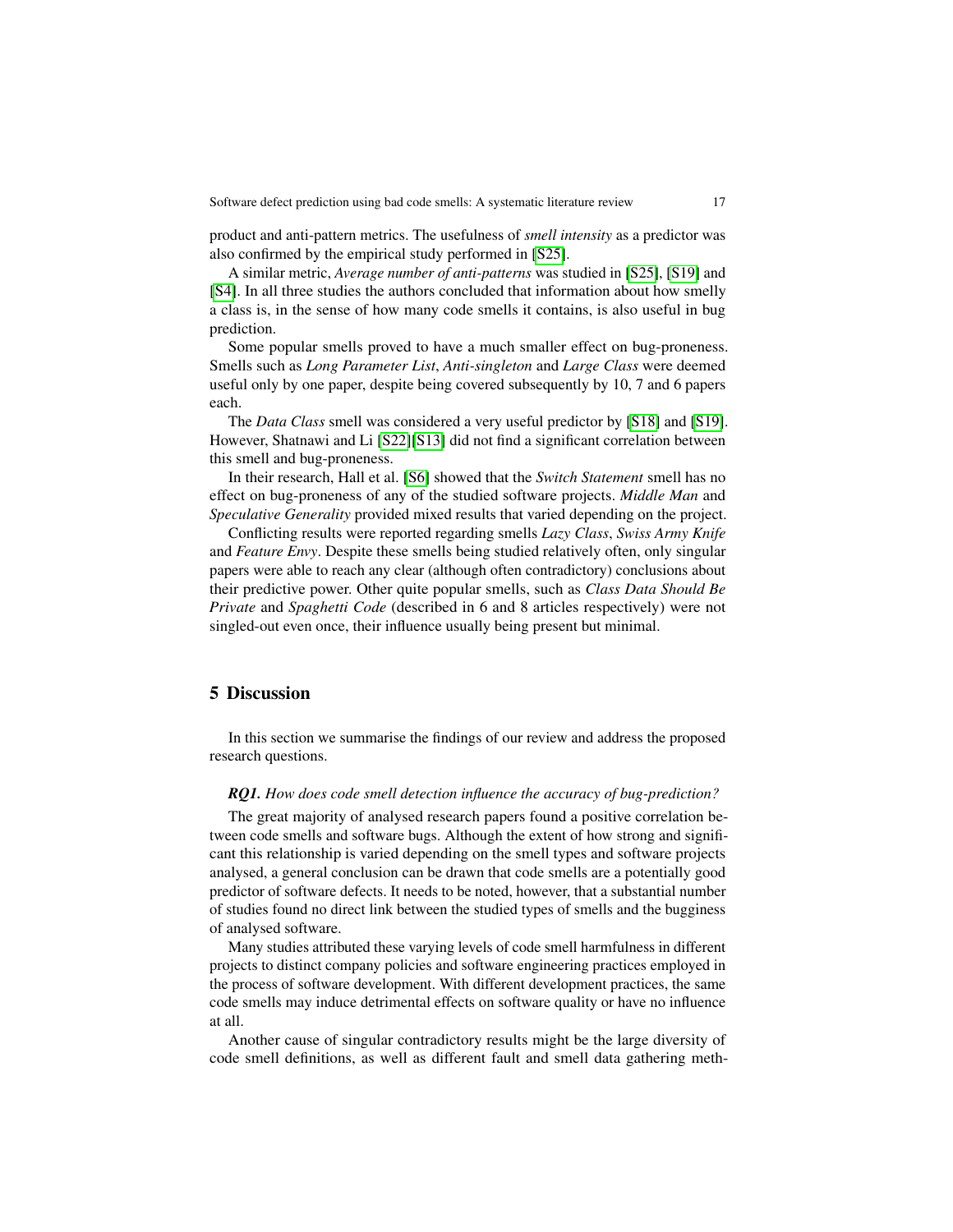18 Paweł Piotrowski (⊠) and Lech Madeyski

|   | type factor                                    |                |                | $# + # - # papers$ |
|---|------------------------------------------------|----------------|----------------|--------------------|
| S | Blob / God Class                               | 8              | 1              | 18                 |
| S | Long / God / Brain Method                      | 5              | $\mathbf{0}$   | 17                 |
| S | Message Chain                                  | $\overline{4}$ | $\mathbf{0}$   | 10                 |
| S | Brain / Complex Class                          | 3              | $\mathbf{1}$   | 12                 |
| s | Dispersed Coupling                             | 3              | $\mathbf{0}$   | $\overline{4}$     |
| S | Comments (LCM)                                 | 3              | $\mathbf{0}$   | 3                  |
| m | Anti-pattern / smell intensity                 | 3              | $\mathbf{0}$   | 3                  |
| m | Avg no of anti-patterns                        | 3              | $\mathbf{0}$   | 3                  |
| S | <b>Refused Parent Bequest</b>                  | 3              | $\overline{2}$ | 12                 |
| S | <b>Shotgun Surgery</b>                         | $\overline{c}$ | $\mathbf{0}$   | 8                  |
| m | Anti-pattern recurrence length                 | $\overline{2}$ | $\mathbf{0}$   | $\overline{c}$     |
| m | LinesOfCode (size)                             | $\overline{c}$ | $\mathbf{1}$   | 3                  |
| S | Data class                                     | $\overline{c}$ | $\overline{c}$ | $\overline{7}$     |
| S | Long Parameter List                            | 1              | $\Omega$       | 10                 |
| S | Anti Singleton                                 | 1              | $\Omega$       | 7                  |
| S | Large Class                                    | 1              | $\Omega$       | 6                  |
| S | Clones / Duplicated Code                       | 1              | $\mathbf{0}$   | 3                  |
| S | Variable Re-assign                             | 1              | $\Omega$       | $\overline{c}$     |
| m | Anti-pattern complexity                        | 1              | $\mathbf{0}$   | $\overline{2}$     |
| m | Anti-patten indicator (present/absent)         | 1              | $\mathbf{0}$   | $\overline{c}$     |
| S | Assignment in Conditional Statements           | 1              | $\mathbf{0}$   | $\mathbf{1}$       |
| S | Inappropriate Intimacy                         | 1              | $\Omega$       | 1                  |
| m | Call Dependency                                | 1              | 0              | 1                  |
| m | <b>Cyclomatic Complexity</b>                   | 1              | $\Omega$       | 1                  |
| m | Anti-pattern cumulative pairwise differences 1 |                | $\mathbf{0}$   | 1                  |
| S | <b>Lazy Class</b>                              | 1              | $\mathbf{1}$   | 8                  |
| S | Swiss Army Knife                               | 1              | 1              | 7                  |
| S | <b>Feature Envy</b>                            | 1              | $\overline{c}$ | 8                  |
| S | <b>CDSBP</b>                                   | $\theta$       | $\mathbf{0}$   | 8                  |
| s | Spaghetti Code                                 | $\theta$       | $\mathbf{0}$   | 6                  |
| s | Speculative Generality                         | 0              | 1              | 8                  |
| S | Middle Man                                     | $\theta$       | 1              | $\overline{2}$     |
| S | <b>Switch Statement</b>                        | $\theta$       | 1              | $\overline{2}$     |

<span id="page-17-0"></span>Table 8 Number of papers reporting on individual smells - summary Legend: s: code smell

m: metric;

#+: number of papers reporting high usefulness

# –: number of papers reporting low usefulness

#papers: total number of papers reporting

ods/tools. Lack of unified methodology makes comparing the results of different studies difficult.

Synthesising the results of studies focusing on the predictive power of code smells in bug prediction models allowed to reach a clearer conclusion. Nearly all analysed papers concluded that the inclusion of code smell information improves the accuracy of bug prediction in virtually any previously devised prediction model. The smallest effect was reported by a study that described the influence of code smells as comparable to that of source code metrics. This fact reaffirms the usefulness of code smells as bug predictors.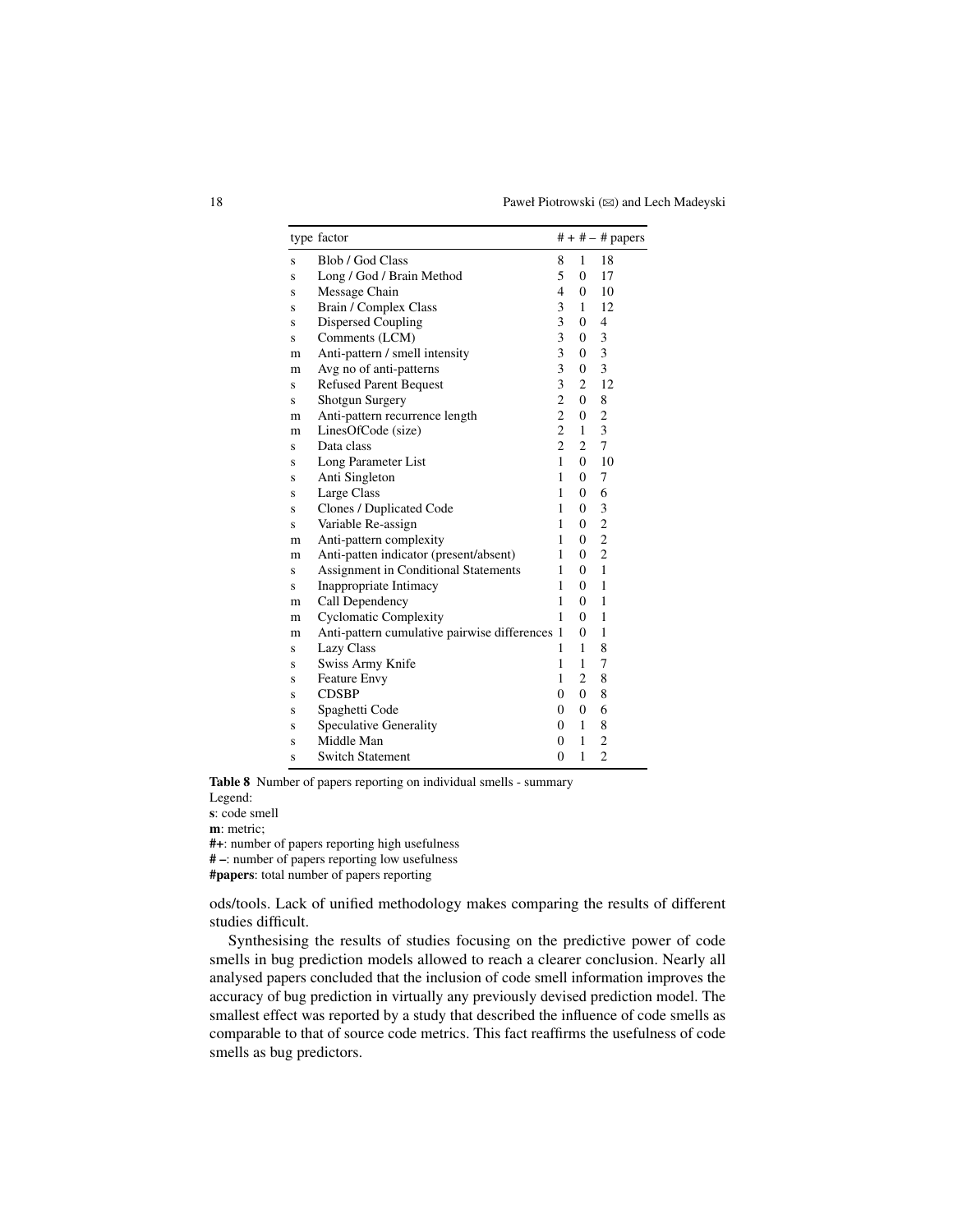#### *RQ2. Which metrics and code smells are most useful when predicting defects?*

Code smells relating to extensively big classes and methods of high complexity, such as *God Class* and *God Method* were not only the most frequently studied, but were also the smells that proved to be very well correlated with software bugs in the largest number of empirical studies. The interest into those smells, as well as reports of their effectiveness correspond with the common belief of the software development community that writing large code modules of high complexity is a bad practice.

*Message Chains* and *Dispersed Coupling* smells were relatively often singled out as exceptionally good bug predictors. Out of 9 studies reporting a positive influence of a set of code smells including *Message Chains*, 5 of them underlined this antipattern's exceptionally high positive correlation with bugs. In the case of *Dispersed Coupling*, this ratio was 3 out of 4.

Also *Comments* proved to be valuable bug predictors, reaffirming the common clean code practice that source code should be self-explanatory. Although the number of comments itself was not directly related to the number of bugs, the in-module comment presence indicator proved to be a valuable predictor, signalling pieces of code that are overly complicated, unclear and potentially faulty.

Good bug prediction results were also achieved by anti-pattern metrics. Especially *code smell intensity* deserves to be mentioned, as the extensive studies investigating its bug prediction power reported it to increase the accuracy of all common types of previously tested bug prediction models, reaching exceptionally good results.

Also *Average number of anti-patterns* and *Anti-pattern recurrence length* smellrelated metrics proved to be successfully used as bug predictors alongside other factors.

## <span id="page-18-0"></span>6 Threats to validity

The primary threat to validity in any systematic literature review is related to the completeness of the set of analysed studies. We put particular attention to developing an elaborate search term in order to obtain a comprehensive set of potentially relevant papers. However, the set of analysed papers could be biased due to limiting our automated search to the IEEE Xplore Digital Library. We chose this database based on our experience with the results of a few pilot searches. IEEE results included all the papers we were previously familiar with, as well as relevant papers we found in other databases such as ACM and ProQuest. IEEE also performed well with long search terms and consistently provided concise and relevant results. Any singular studies related with our research questions that we could have left out due to the above limitations should not invalidate the overall conclusions of our review, taking into consideration its qualitative nature.

Another factor that could influence the validity of this review is positive publication bias. Of all the relevant papers we have found, only a small minority reports negative results which undermine the usefulness of code smells as bug predictors. In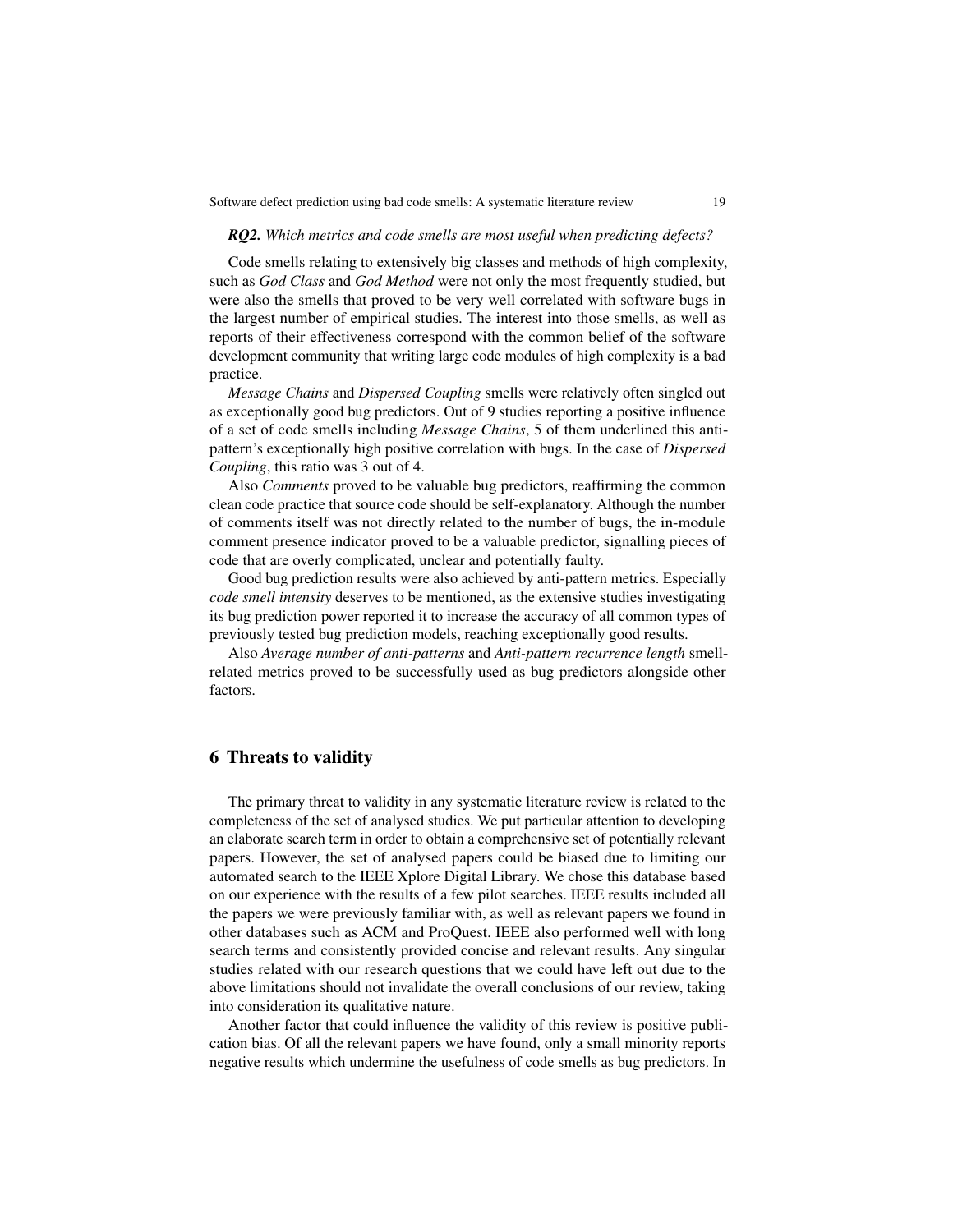our review we assumed that this trend corresponds with the reality and the majority of studies reporting positive results can be treated as an indicator of an existing correlation between smells and bugs.

It is also worth to note a few recurring validity threats of the analysed papers themselves. Although they are not related to the methodology of our review, they can be in some way related to its conclusions. Most papers dealt only with Java projects. Single studies analysing C, JavaScript or PHP projects took into consideration code smell types that differed from the ones used in Java. An insufficient amount of research has been conducted so far to determine whether the smells-bugs dependency is similar in projects written in other programming languages and draw conclusions about its generality.

Also, many studies did not conduct any tests to verify the accuracy of smell detection. The authors generally leaned on other research papers proving the accuracy of chosen smell detection tools or devised their own, metric-based smell finders. All the analysed studies assumed that the results obtained by their smell detection techniques were accurate.

# <span id="page-19-0"></span>7 Conclusions

This systematic literature review aimed at describing the state-of-the-art of the research on the use of code smells in bug prediction, as well as providing an analysis of the usefulness of different code smell-related factors. To achieve this aim, we conducted an analysis of 27 research papers, paying particular attention to the information concerning:

- the general contribution of smell detection to bug prediction models,
- the variety of used smells and metrics and their usefulness,
- the areas of related research that remain insufficiently explored.

The results of our work show that code smells are indeed a good indicator of bugs. However, their usefulness differs depending on the type of anti-pattern and metric analysed, as well as the software project in which they are tested. Among all the analysed types of smells, *God Class*, *God Method* and *Message Chains* stand out. Very good results were also obtained with the use of smell-related metrics, especially *Code smell intensity*.

Our survey also disclosed a large group of existing code smell types that remain very scarcely researched. Smells such as *Inappropriate Intimacy*, *Variable Re-assign* and *Clones* showed promising bug-predicting properties in individual studies, but this effect requires further validation.

*Middle Man* and *Speculative Generality* were only analysed in two empirical studies, providing inconclusive results. Their usefulness in bug prediction is also a potential field for further research.

Good results were achieved with the use of metrics describing the structure and intensity of code smells found in software systems, as well as the history of their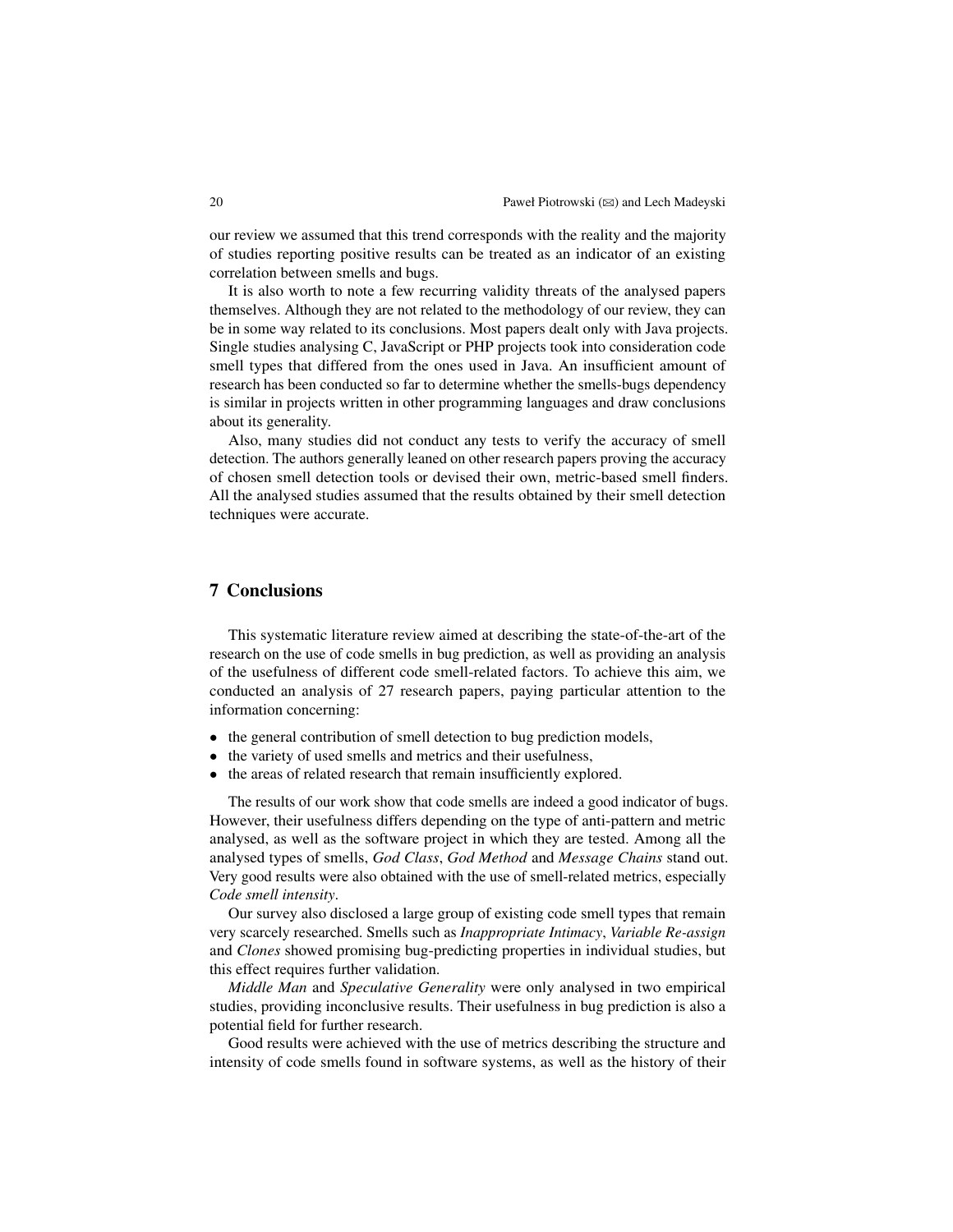introduction and evolution. This type of data, along with information regarding the coupling and co-occurences of different types of code smells might constitute a good field for experiments and can provide an opportunity to develop a new, useful code smell-related metric to use as a bug predictor.

## Papers analysed in the systematic literature review

- 1. Aman, H.: An empirical analysis on fault-proneness of well-commented modules. In: Proceedings - 2012 4th International Workshop on Empirical Software Engineering in Practice, IWESEP 2012, pp. 3–9 (2012). DOI 10.1109/IWESEP.2012.12
- 2. Aman, H., Amasaki, S., Sasaki, T., Kawahara, M.: Empirical analysis of fault-proneness in methods by focusing on their comment lines. In: Proceedings - Asia-Pacific Software Engineering Conference, APSEC (2014). DOI 10.1109/APSEC.2014.93
- 3. Aman, H., Amasaki, S., Sasaki, T., Kawahara, M.: Lines of comments as a noteworthy metric for analyzing fault-proneness in methods. IEICE Transactions on Information and Systems (2015). DOI 10.1587/transinf.2015EDP7107
- 4. Ban, D., Ferenc, R.: Recognizing antipatterns and analyzing their effects on software maintain- ´ ability, vol. 8583 LNCS (2014). DOI 10.1007/978-3-319-09156-3 25
- 5. D'Ambros, M., Bacchelli, A., Lanza, M.: On the impact of design flaws on software defects. Proceedings - International Conference on Quality Software (1), 23–31 (2010). DOI 10.1109/ QSIC.2010.58
- 6. Hall, T., Zhang, M., Bowes, D., Sun, Y.: Some Code Smells Have a Significant but Small Effect on Faults. ACM Transactions on Software Engineering and Methodology (2014). DOI 10.1145/2629648
- 7. Izurieta, C., Seaman, C., Cai, Y., Shull, F., Zazworka, N., Wong, S., Vetro', A.: Comparing four approaches for technical debt identification. Software Quality Journal 22(3), 403–426 (2013). DOI 10.1007/s11219-013-9200-8
- 8. Jaafar, F., Guéhéneuc, Y., Hamel, S., Khomh, F.: Mining the relationship between anti-patterns dependencies and fault-proneness. In: 2013 20th Working Conference on Reverse Engineering (WCRE), pp. 351–360 (2013). DOI 10.1109/WCRE.2013.6671310
- 9. Jaafar, F., Khomh, F., Gueheneuc, Y.G., Zulkernine, M.: Anti-pattern mutations and faultproneness. In: Proceedings - International Conference on Quality Software, pp. 246–255 (2014). DOI 10.1109/QSIC.2014.45
- 10. Jaafar, F., Lozano, A., Gueheneuc, Y.G., Mens, K.: On the analysis of co-occurrence of antipatterns and clones. In: Proceedings - 2017 IEEE International Conference on Software Quality, Reliability and Security, QRS 2017 (2017). DOI 10.1109/QRS.2017.38
- 11. Kaur, K., Kaur, P.: Evaluation of sampling techniques in software fault prediction using metrics and code smells. In: 2017 International Conference on Advances in Computing, Communications and Informatics, ICACCI 2017, vol. 2017-Janua, pp. 1377–1386. IEEE (2017). DOI 10.1109/ ICACCI.2017.8126033
- 12. Khomh, F., Penta, M.D., Guéhéneuc, Y.G., Antoniol, G.: An exploratory study of the impact of antipatterns on class change- and fault-proneness. Empirical Software Engineering 17(3), 243–275 (2012). DOI 10.1007/s10664-011-9171-y
- 13. Li, W., Shatnawi, R.: An empirical study of the bad smells and class error probability in the postrelease object-oriented system evolution. Journal of Systems and Software 80(7), 1120–1128 (2007). DOI 10.1016/j.jss.2006.10.018
- 14. Ma, W., Chen, L., Zhou, Y., Xu, B.: Do we have a chance to fix bugs when refactoring code smells? Proceedings - 2016 International Conference on Software Analysis, Testing and Evolution, SATE 2016 pp. 24–29 (2016). DOI 10.1109/SATE.2016.11
- 15. Marinescu, R., Marinescu, C.: Are the clients of flawed classes (also) defect prone? Proceedings - 11th IEEE International Working Conference on Source Code Analysis and Manipulation, SCAM 2011 pp. 65–74 (2011). DOI 10.1109/SCAM.2011.9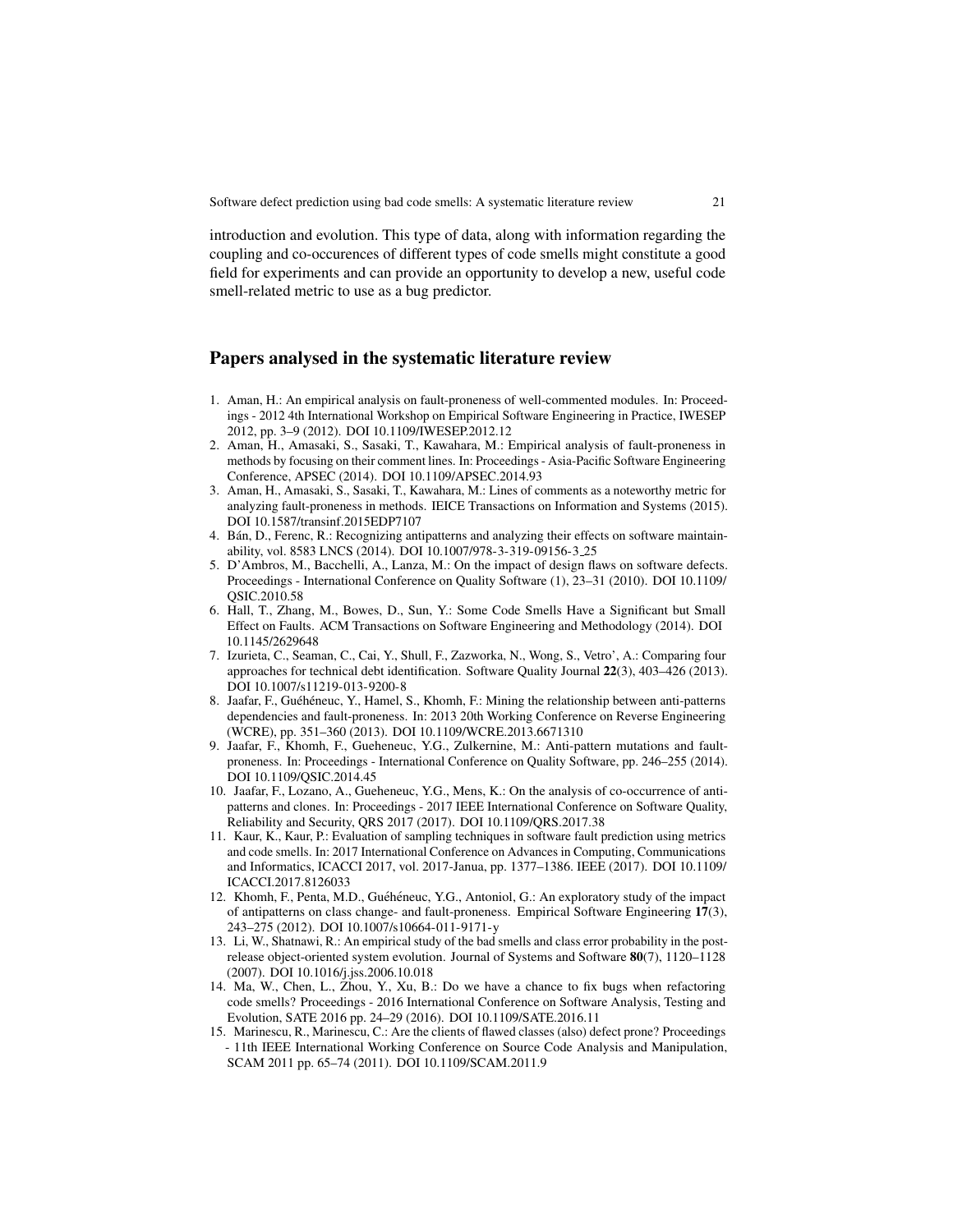- 16. Olbrich, S.M., Cruzes, D.S., Sjoøberg, D.I.: Are all code smells harmful? A study of God Classes and Brain Classes in the evolution of three open source systems. In: IEEE International Conference on Software Maintenance, ICSM (2010). DOI 10.1109/ICSM.2010.5609564
- 17. Palomba, F., Bavota, G., Penta, M.D., Fasano, F., Oliveto, R., Lucia, A.D.: On the diffuseness and the impact on maintainability of code smells: a large scale empirical investigation. Empirical Software Engineering (2018). DOI 10.1007/s10664-017-9535-z
- 18. Palomba, F., Zanoni, M., Fontana, F.A., De Lucia, A., Oliveto, R.: Smells like teen spirit: Improving bug prediction performance using the intensity of code smells. Proceedings - 2016 IEEE International Conference on Software Maintenance and Evolution, ICSME 2016 pp. 244–255 (2017). DOI 10.1109/ICSME.2016.27
- 19. Palomba, F., Zanoni, M., Fontana, F.A., Lucia, A.D., Oliveto, R.: Toward a Smell-Aware Bug Prediction Model. IEEE Transactions on Software Engineering 45(2), 194–218 (2019). DOI 10.1109/TSE.2017.2770122
- 20. Rahman, F., Bird, C., Devanbu, P.: Clones: What is that smell? Empirical Software Engineering 17(4-5), 503–530 (2012). DOI 10.1007/s10664-011-9195-3
- 21. Saboury, A., Musavi, P., Khomh, F., Antoniol, G.: An empirical study of code smells in JavaScript projects. In: SANER 2017 - 24th IEEE International Conference on Software Analysis, Evolution, and Reengineering, pp. 294–305 (2017). DOI 10.1109/SANER.2017.7884630
- 22. Shatnawi, R., Li, W.: An investigation of bad smells in object-oriented design. In: Proceedings - Third International Conference onInformation Technology: New Generations, ITNG 2006, vol. 2006, pp. 161–163 (2006). DOI 10.1109/ITNG.2006.31
- 23. Soltanifar, B., Akbarinasaji, S., Caglayan, B., Bener, A.B., Filiz, A., Kramer, B.M.: Software Analytics in Practice: A Defect Prediction Model Using Code Smells. Proceedings of the 20th International Database Engineering & Applications Symposium on - IDEAS '16 pp. 148–155 (2016). DOI 10.1145/2938503.2938553
- 24. Taba, S.E.S., Khomh, F., Zou, Y., Hassan, A.E., Nagappan, M.: Predicting bugs using antipatterns. IEEE International Conference on Software Maintenance, ICSM pp. 270–279 (2013). DOI 10.1109/ICSM.2013.38
- 25. Ubayawardana, G.M., Damith Karunaratna, D.: Bug Prediction Model using Code Smells. 2018 18th International Conference on Advances in ICT for Emerging Regions (ICTer) pp. 70–77 (2019). DOI 10.1109/icter.2018.8615550
- 26. Yamashita, A., Moonen, L.: To what extent can maintenance problems be predicted by code smell detection? -An empirical study. Information and Software Technology (2013). DOI 10.1016/j.infsof.2013.08.002
- 27. Zhang, X., Zhou, Y., Zhu, C.: An empirical study of the impact of bad designs on defect proneness. In: Proceedings - 2017 Annual Conference on Software Analysis, Testing and Evolution, SATE 2017, vol. 2017-Janua, pp. 1–9 (2017). DOI 10.1109/SATE.2017.9

## References

- <span id="page-21-2"></span>1. Aman, H., Amasaki, S., Sasaki, T., Kawahara, M.: Empirical analysis of fault-proneness in methods by focusing on their comment lines. In: Proceedings - Asia-Pacific Software Engineering Conference, APSEC (2014). DOI 10.1109/APSEC.2014.93
- <span id="page-21-1"></span>2. Arcelli Fontana, F., Mäntylä, M.V., Zanoni, M., Marino, A.: Comparing and experimenting machine learning techniques for code smell detection. Empirical Software Engineering 21(3), 1143–1191 (2016)
- <span id="page-21-0"></span>3. Azeem, M.I., Palomba, F., Shi, L., Wang, Q.: Machine learning techniques for code smell detection: A systematic literature review and meta-analysis. Information and Software Technology 108(4), 115–138 (2019). DOI 10.1016/j.infsof.2018.12.009. URL [https:](https://doi.org/10.1016/j.infsof.2018.12.009) [//doi.org/10.1016/j.infsof.2018.12.009](https://doi.org/10.1016/j.infsof.2018.12.009)